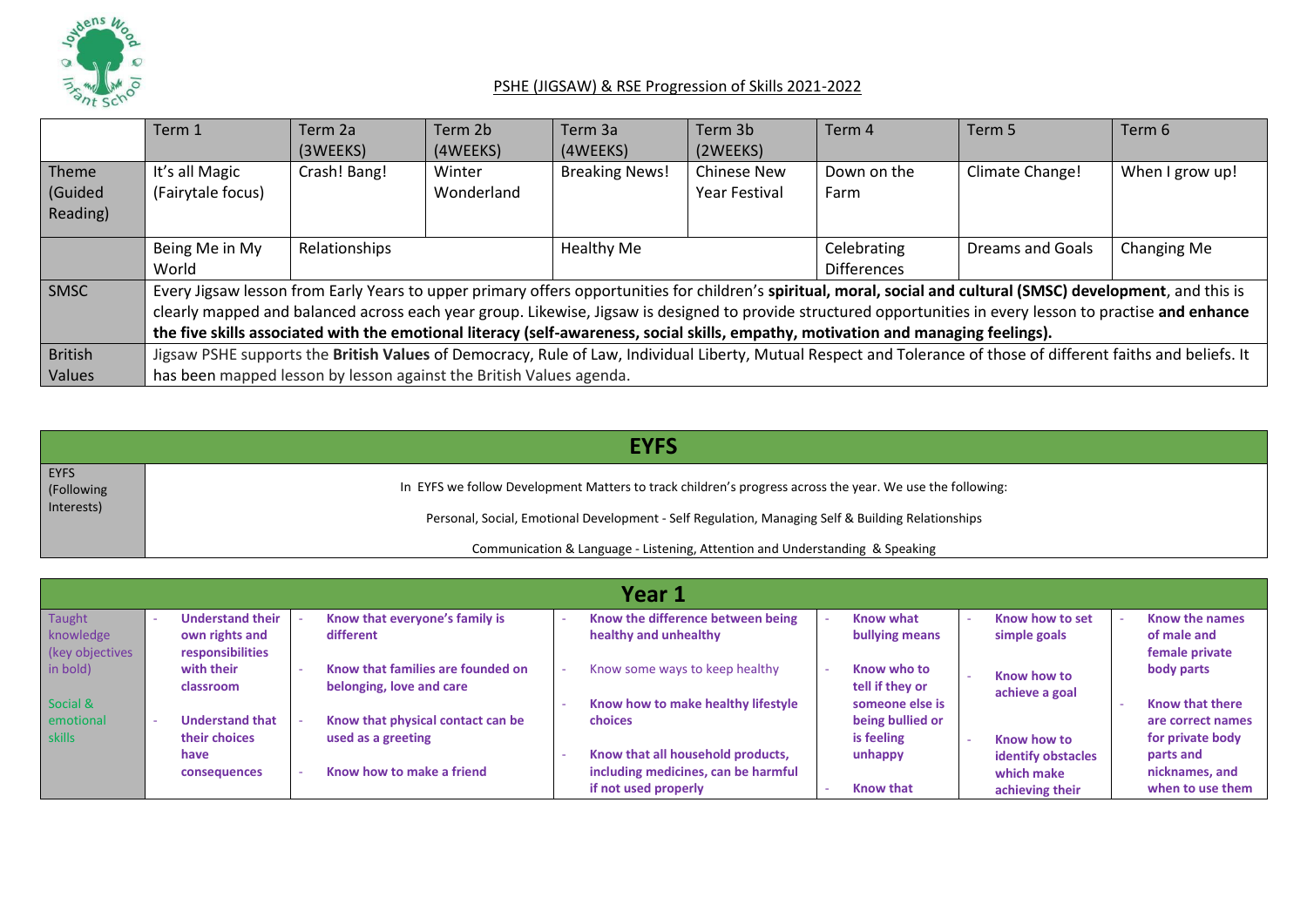

|                | Term 1                                                                                                                                                           | Term 2a<br>(3WEEKS) | Term 2b<br>(4WEEKS) | Term 3a<br>(4WEEKS)   | Term 3b<br>(2WEEKS) | Term 4                                                                                                                             | Term 5                                                                                                                                                          | Term 6          |  |  |
|----------------|------------------------------------------------------------------------------------------------------------------------------------------------------------------|---------------------|---------------------|-----------------------|---------------------|------------------------------------------------------------------------------------------------------------------------------------|-----------------------------------------------------------------------------------------------------------------------------------------------------------------|-----------------|--|--|
| Theme          | It's all Magic                                                                                                                                                   | Crash! Bang!        | Winter              | <b>Breaking News!</b> | <b>Chinese New</b>  | Down on the                                                                                                                        | Climate Change!                                                                                                                                                 | When I grow up! |  |  |
| (Guided        | (Fairytale focus)                                                                                                                                                |                     | Wonderland          | Year Festival         |                     | Farm                                                                                                                               |                                                                                                                                                                 |                 |  |  |
| Reading)       |                                                                                                                                                                  |                     |                     |                       |                     |                                                                                                                                    |                                                                                                                                                                 |                 |  |  |
|                | Being Me in My                                                                                                                                                   | Relationships       |                     | Healthy Me            |                     | Celebrating                                                                                                                        | Dreams and Goals                                                                                                                                                | Changing Me     |  |  |
|                | World                                                                                                                                                            |                     |                     |                       |                     | <b>Differences</b>                                                                                                                 |                                                                                                                                                                 |                 |  |  |
| <b>SMSC</b>    |                                                                                                                                                                  |                     |                     |                       |                     |                                                                                                                                    | Every Jigsaw lesson from Early Years to upper primary offers opportunities for children's spiritual, moral, social and cultural (SMSC) development, and this is |                 |  |  |
|                |                                                                                                                                                                  |                     |                     |                       |                     |                                                                                                                                    | clearly mapped and balanced across each year group. Likewise, Jigsaw is designed to provide structured opportunities in every lesson to practise and enhance    |                 |  |  |
|                |                                                                                                                                                                  |                     |                     |                       |                     | the five skills associated with the emotional literacy (self-awareness, social skills, empathy, motivation and managing feelings). |                                                                                                                                                                 |                 |  |  |
| <b>British</b> | Jigsaw PSHE supports the British Values of Democracy, Rule of Law, Individual Liberty, Mutual Respect and Tolerance of those of different faiths and beliefs. It |                     |                     |                       |                     |                                                                                                                                    |                                                                                                                                                                 |                 |  |  |
| Values         | has been mapped lesson by lesson against the British Values agenda.                                                                                              |                     |                     |                       |                     |                                                                                                                                    |                                                                                                                                                                 |                 |  |  |

| <b>Understand that</b><br>$\sim$ | Know who to ask for help in the        |                                       | people                  | goals difficult and     |                      |
|----------------------------------|----------------------------------------|---------------------------------------|-------------------------|-------------------------|----------------------|
| their views are                  | school community                       | Know that medicines can help them if  | are                     | work out how to         | Know which parts     |
| important                        |                                        | they feel poorly                      | unique                  | overcome them           | of the body are      |
|                                  | Know that there are lots of different  |                                       | and that it             |                         | private and that     |
| Understand the                   | types of families                      | Know how to keep safe when            | is OK to                | Know when a goal        | they belong to       |
| rights and                       |                                        | crossing the road                     | be                      | has been achieved       | that person and      |
| responsibilities of              | Know the characteristics of healthy    |                                       | different               |                         | that nobody has      |
| a member of a                    | and safe friends                       | Know how to keep themselves clean     |                         |                         | the right to hurt    |
| class                            |                                        | and healthy                           | Know skills to          | Know how to work        | these                |
| <b>Understand that</b>           | Know about the different people in     |                                       | make friendships        | well with a partner     |                      |
| they are safe in                 | the school community and how they      | Know that germs cause disease/illness |                         |                         | Know who to ask      |
| their class                      | help                                   |                                       | Know that               | Know that tackling      | for help if they are |
|                                  | Can express how it feels to be part of | Know about people who can keep        | people have             | a challenge can         | worried or           |
| <b>Identifying</b>               | a family and to care for family        | them safe                             | differences and         | stretch their           | frightened           |
| helpful                          | members                                |                                       | similarities            | learning                |                      |
| behaviours to                    |                                        |                                       | <b>Identify what is</b> | <b>Recognise things</b> | Know that animals    |
| make the class a                 | Can say what being a good friend       | <b>Keep themselves safe</b>           | bullying and            | that they do well       | including humans     |
| safe place                       | means                                  |                                       | what isn't              |                         | have a life cycle    |
|                                  |                                        | Recognise how being healthy helps     |                         |                         |                      |
| <b>Understand that</b>           | Can identify forms of physical contact | them to feel happy                    | <b>Understand how</b>   | <b>Explain how they</b> | Know that changes    |
| they have                        | they prefer                            |                                       | being bullied           | learn best              | happen when we       |
| choices                          |                                        | <b>Recognise ways to look after</b>   | might feel              |                         | grow up              |
|                                  |                                        | themselves if they feel poorly        |                         |                         |                      |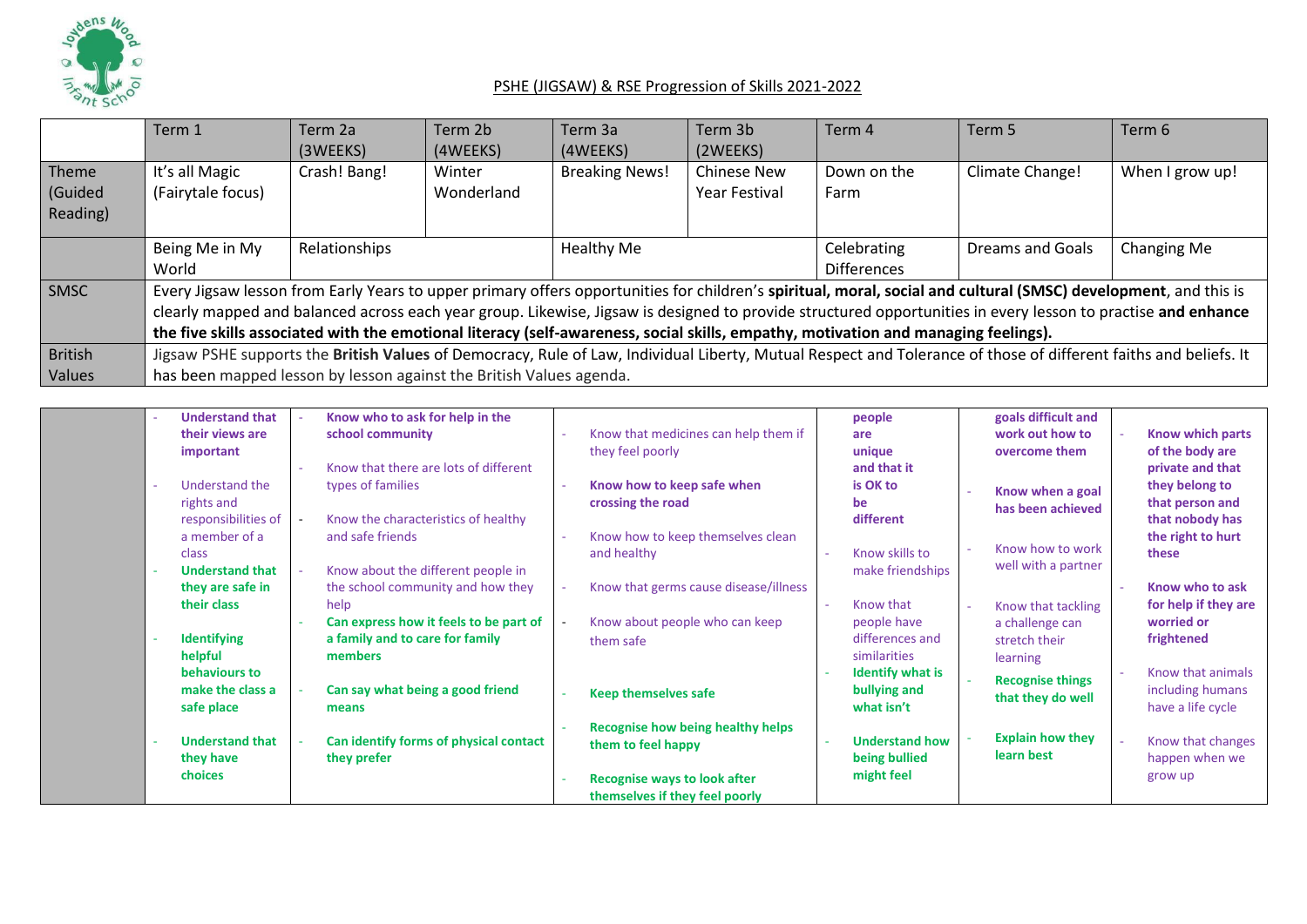

|                              | Term 1                                                              | Term 2a<br>(3WEEKS) | Term 2b<br>(4WEEKS)                                                                                                                                                                                                                                                                                                                                                                                                                                                   | Term 3a<br>(4WEEKS)   | Term 3b<br>(2WEEKS)                        | Term 4                            | Term 5                                                                                                                                                           | Term 6          |  |  |  |
|------------------------------|---------------------------------------------------------------------|---------------------|-----------------------------------------------------------------------------------------------------------------------------------------------------------------------------------------------------------------------------------------------------------------------------------------------------------------------------------------------------------------------------------------------------------------------------------------------------------------------|-----------------------|--------------------------------------------|-----------------------------------|------------------------------------------------------------------------------------------------------------------------------------------------------------------|-----------------|--|--|--|
| Theme<br>(Guided<br>Reading) | It's all Magic<br>(Fairytale focus)                                 | Crash! Bang!        | Winter<br>Wonderland                                                                                                                                                                                                                                                                                                                                                                                                                                                  | <b>Breaking News!</b> | <b>Chinese New</b><br><b>Year Festival</b> | Down on the<br>Farm               | Climate Change!                                                                                                                                                  | When I grow up! |  |  |  |
|                              | Being Me in My<br>World                                             | Relationships       |                                                                                                                                                                                                                                                                                                                                                                                                                                                                       | Healthy Me            |                                            | Celebrating<br><b>Differences</b> | Dreams and Goals                                                                                                                                                 | Changing Me     |  |  |  |
| SMSC                         |                                                                     |                     | Every Jigsaw lesson from Early Years to upper primary offers opportunities for children's spiritual, moral, social and cultural (SMSC) development, and this is<br>clearly mapped and balanced across each year group. Likewise, Jigsaw is designed to provide structured opportunities in every lesson to practise and enhance<br>the five skills associated with the emotional literacy (self-awareness, social skills, empathy, motivation and managing feelings). |                       |                                            |                                   |                                                                                                                                                                  |                 |  |  |  |
| <b>British</b><br>Values     | has been mapped lesson by lesson against the British Values agenda. |                     |                                                                                                                                                                                                                                                                                                                                                                                                                                                                       |                       |                                            |                                   | Jigsaw PSHE supports the British Values of Democracy, Rule of Law, Individual Liberty, Mutual Respect and Tolerance of those of different faiths and beliefs. It |                 |  |  |  |

| Understanding      | Can say no when they receive a        |                                     | <b>Recognise ways</b> | <b>Recognise their</b> | Know that people                           |
|--------------------|---------------------------------------|-------------------------------------|-----------------------|------------------------|--------------------------------------------|
| that they are      | touch they don't like                 | Recognise when they feel frightened | in which they         | own feelings           | grow up at                                 |
| special            |                                       | and know how to ask for help        | are the same as       | when faced with a      | different rates and                        |
|                    | Can show skills of friendship         |                                     | their friends and     | challenge/obstacl      | that is normal                             |
| Identify what it's |                                       | Feel good about themselves when     | ways they are         |                        |                                            |
| like to feel proud | Can praise themselves and others      | they make healthy choices           | different             |                        | Know that learning                         |
| of an              |                                       |                                     |                       | <b>Recognise how</b>   | brings about                               |
| achievement        | Can recognise some of their personal  | Realise that they are special       | Know ways to          | they feel when         | change                                     |
|                    | qualities                             |                                     | help a person         | they overcome a        |                                            |
| Recognise          |                                       |                                     | who is being          | challenge/obstacl      |                                            |
| feelings           | Can say why they appreciate a special |                                     | bullied               |                        | <b>Understand and</b>                      |
| associated with    | relationship                          |                                     |                       |                        |                                            |
| positive and       |                                       |                                     | Identify              |                        | accept that change<br>is a natural part of |
| negative           |                                       |                                     | emotions              | Celebrate an           |                                            |
| consequences       |                                       |                                     | associated with       | achievement with       | getting older                              |
|                    |                                       |                                     | making a new          | a friend               |                                            |
|                    |                                       |                                     | friend                |                        | Can suggest ways                           |
|                    |                                       |                                     |                       | Can store feelings     | to manage change,                          |
|                    |                                       |                                     | Verbalise some        | of success so that     | e.g. moving to a                           |
|                    |                                       |                                     | of the attributes     | they can be used       | new class                                  |
|                    |                                       |                                     |                       | in the future          |                                            |
|                    |                                       |                                     | that make them        |                        | <b>Can identify some</b>                   |
|                    |                                       |                                     |                       |                        | things that have                           |
|                    |                                       |                                     |                       |                        | changed and some                           |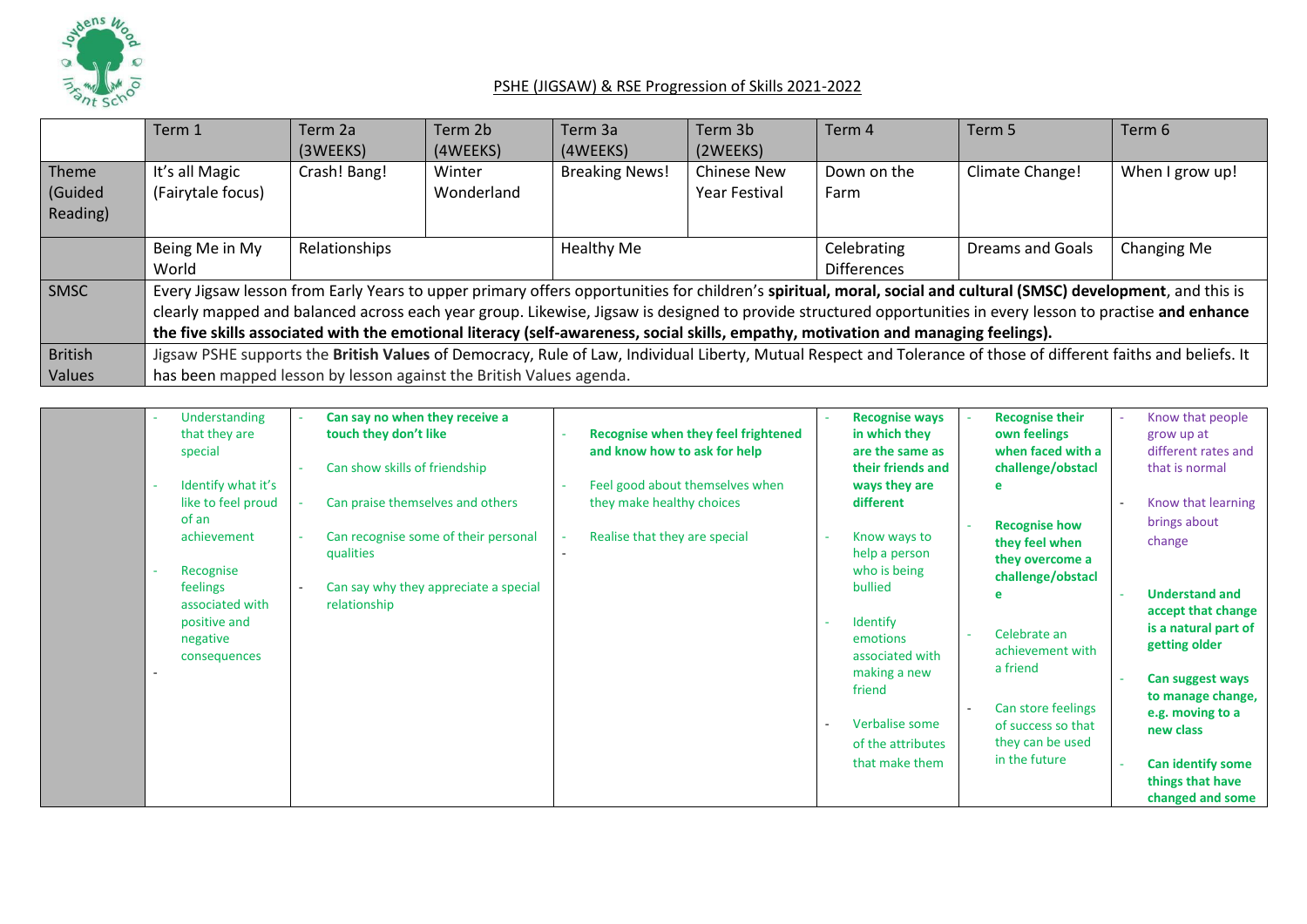

|                | Term 1                                                                                                                                                           | Term 2a       | Term 2b    | Term 3a                                     | Term 3b  | Term 4             | Term 5                                                                                                                                                          | Term 6          |  |  |
|----------------|------------------------------------------------------------------------------------------------------------------------------------------------------------------|---------------|------------|---------------------------------------------|----------|--------------------|-----------------------------------------------------------------------------------------------------------------------------------------------------------------|-----------------|--|--|
|                |                                                                                                                                                                  | (3WEEKS)      | (4WEEKS)   | (4WEEKS)                                    | (2WEEKS) |                    |                                                                                                                                                                 |                 |  |  |
| Theme          | It's all Magic                                                                                                                                                   | Crash! Bang!  | Winter     | <b>Breaking News!</b><br><b>Chinese New</b> |          | Down on the        | Climate Change!                                                                                                                                                 | When I grow up! |  |  |
| (Guided        | (Fairytale focus)                                                                                                                                                |               | Wonderland | Year Festival                               |          | Farm               |                                                                                                                                                                 |                 |  |  |
| Reading)       |                                                                                                                                                                  |               |            |                                             |          |                    |                                                                                                                                                                 |                 |  |  |
|                | Being Me in My                                                                                                                                                   | Relationships |            | Healthy Me                                  |          | Celebrating        | Dreams and Goals                                                                                                                                                | Changing Me     |  |  |
|                | World                                                                                                                                                            |               |            |                                             |          | <b>Differences</b> |                                                                                                                                                                 |                 |  |  |
| SMSC           |                                                                                                                                                                  |               |            |                                             |          |                    | Every Jigsaw lesson from Early Years to upper primary offers opportunities for children's spiritual, moral, social and cultural (SMSC) development, and this is |                 |  |  |
|                |                                                                                                                                                                  |               |            |                                             |          |                    | clearly mapped and balanced across each year group. Likewise, Jigsaw is designed to provide structured opportunities in every lesson to practise and enhance    |                 |  |  |
|                | the five skills associated with the emotional literacy (self-awareness, social skills, empathy, motivation and managing feelings).                               |               |            |                                             |          |                    |                                                                                                                                                                 |                 |  |  |
| <b>British</b> | Jigsaw PSHE supports the British Values of Democracy, Rule of Law, Individual Liberty, Mutual Respect and Tolerance of those of different faiths and beliefs. It |               |            |                                             |          |                    |                                                                                                                                                                 |                 |  |  |
| Values         | has been mapped lesson by lesson against the British Values agenda.                                                                                              |               |            |                                             |          |                    |                                                                                                                                                                 |                 |  |  |

|                  |                                                                                                                                                                        |                                                                                                                                                                                                                                                                             |                                                                                                                                                                                                                                           | unique and<br>special                                                                                                                                                                          |                                                                                                                                                                                                               | things that have<br>stayed the same<br>since being a baby<br>(including the<br>body)<br>Can express why                                                                                                 |
|------------------|------------------------------------------------------------------------------------------------------------------------------------------------------------------------|-----------------------------------------------------------------------------------------------------------------------------------------------------------------------------------------------------------------------------------------------------------------------------|-------------------------------------------------------------------------------------------------------------------------------------------------------------------------------------------------------------------------------------------|------------------------------------------------------------------------------------------------------------------------------------------------------------------------------------------------|---------------------------------------------------------------------------------------------------------------------------------------------------------------------------------------------------------------|---------------------------------------------------------------------------------------------------------------------------------------------------------------------------------------------------------|
| <b>Key Vocab</b> | Safe, Special, Calm,<br>Belonging, Special,<br>Learning Charter,<br>Jigsaw Charter,<br>Rewards, Proud,<br>Consequences, Upset,<br>Disappointed,<br><b>Illustration</b> | Belong, Same, Different, Friendship,<br>Qualities, Caring, Sharing, Kind, Greeting,<br>Touch, Feel, Texture, Like, Dislike, Help,<br>Helpful, Community, Confidence, Praise,<br>Skills, Self-belief, Incredible, Proud,<br>Celebrate, Relationships, Special,<br>Appreciate | Unhealthy, Balanced, Exercise, Sleep,<br>Choices, Clean, Body parts, Keeping clean,<br>Toiletry items (e.g. toothbrush, shampoo,<br>soap), Hygienic, Safe Medicines, Safe,<br>Safety, Green Cross Code, Eyes, Ears, Look,<br>Listen, Wait | Similarity, Same as,<br>Different from,<br>Difference, Bullying,<br>Bullying behaviour,<br>Deliberate, On<br>purpose, Unfair,<br>Included, Bully,<br>Bullied, Celebrations,<br>Special, Unique | Proud, Success,<br>Treasure, Coins,<br>Learning, Stepping-<br>stones, Process,<br>Working together,<br>Team work, Celebrate,<br>Learning, Stretchy,<br>Challenge, Feelings,<br>Obstacle, Overcome,<br>Achieve | they enjoy learning<br>Changes, Life cycles,<br>Adulthood, Mature,<br>Male, Female, Vagina,<br>Penis, Testicles, Vulva,<br>Anus, Learn, New,<br>Grow, Feelings, Anxious,<br>Worried, Excited,<br>Coping |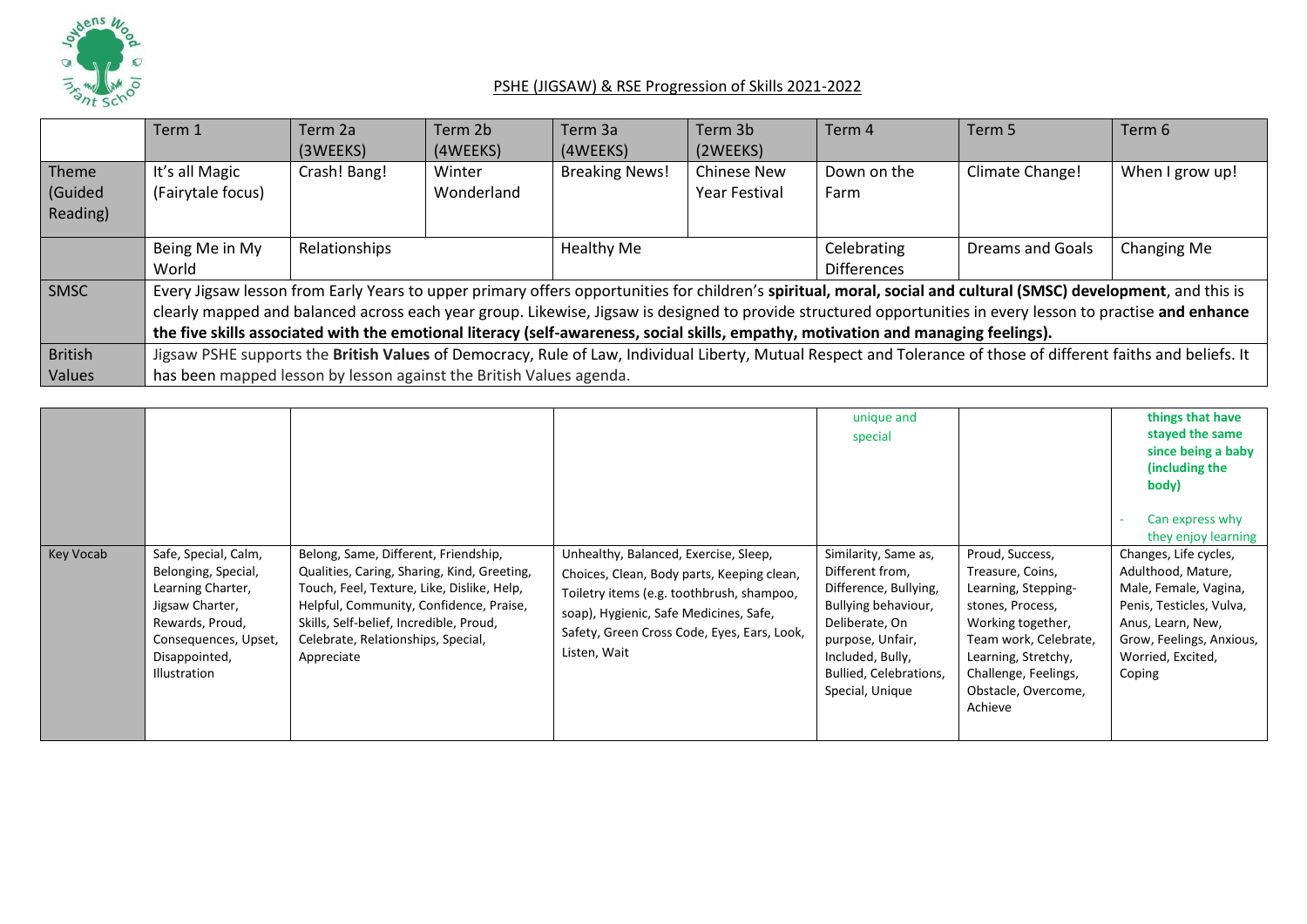

|                | Term 1                                                                                                                                                           | Term 2a                                                             | Term 2b    | Term 3a               | Term 3b              | Term 4             | Term 5                                                                                                                                                          | Term 6          |  |  |  |
|----------------|------------------------------------------------------------------------------------------------------------------------------------------------------------------|---------------------------------------------------------------------|------------|-----------------------|----------------------|--------------------|-----------------------------------------------------------------------------------------------------------------------------------------------------------------|-----------------|--|--|--|
|                |                                                                                                                                                                  | (3WEEKS)                                                            | (4WEEKS)   | (4WEEKS)              | (2WEEKS)             |                    |                                                                                                                                                                 |                 |  |  |  |
| Theme          | It's all Magic                                                                                                                                                   | Crash! Bang!                                                        | Winter     | <b>Breaking News!</b> | <b>Chinese New</b>   | Down on the        | Climate Change!                                                                                                                                                 | When I grow up! |  |  |  |
| (Guided        | (Fairytale focus)                                                                                                                                                |                                                                     | Wonderland |                       | <b>Year Festival</b> | Farm               |                                                                                                                                                                 |                 |  |  |  |
| Reading)       |                                                                                                                                                                  |                                                                     |            |                       |                      |                    |                                                                                                                                                                 |                 |  |  |  |
|                | Being Me in My                                                                                                                                                   | Relationships                                                       |            | Healthy Me            |                      | Celebrating        | <b>Dreams and Goals</b>                                                                                                                                         | Changing Me     |  |  |  |
|                | World                                                                                                                                                            |                                                                     |            |                       |                      | <b>Differences</b> |                                                                                                                                                                 |                 |  |  |  |
| SMSC           |                                                                                                                                                                  |                                                                     |            |                       |                      |                    | Every Jigsaw lesson from Early Years to upper primary offers opportunities for children's spiritual, moral, social and cultural (SMSC) development, and this is |                 |  |  |  |
|                |                                                                                                                                                                  |                                                                     |            |                       |                      |                    | clearly mapped and balanced across each year group. Likewise, Jigsaw is designed to provide structured opportunities in every lesson to practise and enhance    |                 |  |  |  |
|                | the five skills associated with the emotional literacy (self-awareness, social skills, empathy, motivation and managing feelings).                               |                                                                     |            |                       |                      |                    |                                                                                                                                                                 |                 |  |  |  |
| <b>British</b> | Jigsaw PSHE supports the British Values of Democracy, Rule of Law, Individual Liberty, Mutual Respect and Tolerance of those of different faiths and beliefs. It |                                                                     |            |                       |                      |                    |                                                                                                                                                                 |                 |  |  |  |
| <b>Values</b>  |                                                                                                                                                                  | has been mapped lesson by lesson against the British Values agenda. |            |                       |                      |                    |                                                                                                                                                                 |                 |  |  |  |

|                                        |                                                                    |                                                                                                    | Year 2                                                                                      |                                                             |                                                     |                                                                                 |
|----------------------------------------|--------------------------------------------------------------------|----------------------------------------------------------------------------------------------------|---------------------------------------------------------------------------------------------|-------------------------------------------------------------|-----------------------------------------------------|---------------------------------------------------------------------------------|
| Taught<br>knowledge<br>(key objectives | <b>Understand the</b><br>rights and<br>responsibilities            | Know that there are lots of forms of<br>physical contact within a family                           | Know what their body needs to stay<br>healthy                                               | <b>Know the</b><br>difference<br>between a one-             | Know how to<br>choose a realistic<br>goal and think | Know the physical<br>differences<br>between male and                            |
| in bold)                               | of class members                                                   | Know how to stay stop if someone is<br>hurting them                                                | Know what relaxed means                                                                     | off incident and<br>bullying                                | about how to<br>achieve it                          | female bodies                                                                   |
| Social &<br>emotional<br>skills        | <b>Know about</b><br>rewards and<br>consequences<br>and that these | Know there are good secrets and<br>worry secrets and why it is important<br>to share worry secrets | Know why healthy snacks are good<br>for their bodies<br>Know which foods given their bodies | <b>Know that</b><br>sometimes<br>people get                 | Know that it is<br>important to<br>persevere        | Know that private<br>body parts are<br>special and that no<br>one has the right |
|                                        | stem from<br>choices<br>Know that it is                            | Know what trust is                                                                                 | energy<br>Know that it is important to use                                                  | <b>bullied because</b><br>of difference<br><b>Know that</b> | Know how to<br>recognise what                       | to hurt these<br>Know who to ask<br>for help if they are                        |
|                                        | important to<br>listen to other<br>people                          | Know that everyone's family is<br>different<br>Know that families function well when               | medicines safely<br>Know what makes them feel<br>relaxed/stressed                           | friends can be<br>different and<br>still be friends         | working together<br>well looks like                 | worried or<br>frightened                                                        |
|                                        | <b>Understand that</b><br>their own views                          | there is trust, respect, care, love and<br>co-operation                                            | Know how medicines work in their<br>bodies                                                  | Know there are<br>stereotypes                               | Know what good<br>group-working<br>looks like       | Know there are<br>different types of<br>touch and that                          |
|                                        | are valuable                                                       | Know some reasons why friends have<br>conflicts                                                    |                                                                                             | about boys and<br>girls                                     |                                                     | some are<br>acceptable and                                                      |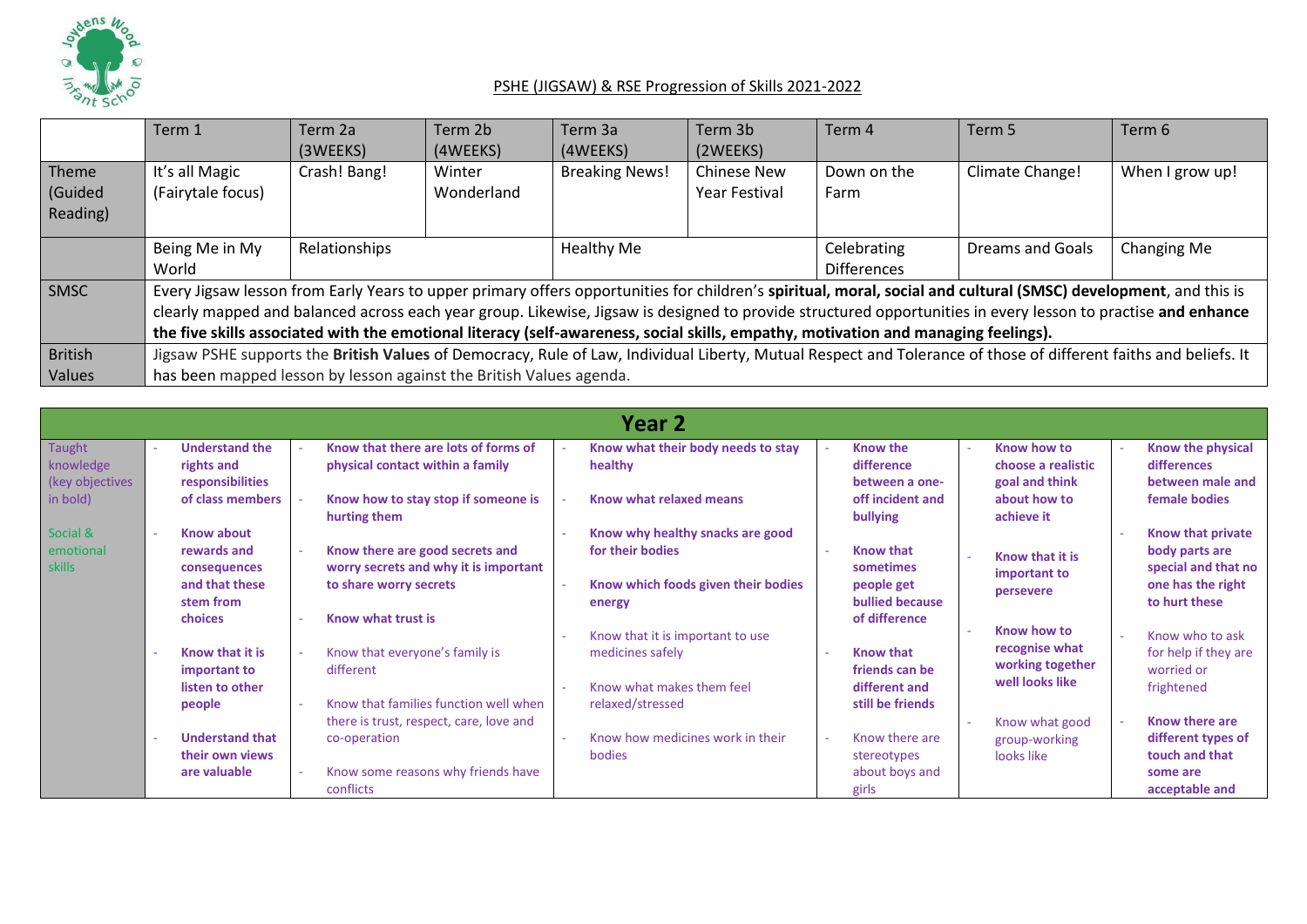

|                | Term 1                                                                                                                                                           | Term 2a<br>(3WEEKS) | Term 2b<br>(4WEEKS) | Term 3a<br>(4WEEKS)   | Term 3b<br>(2WEEKS) | Term 4                                                                                                                             | Term 5                                                                                                                                                          | Term 6          |  |  |
|----------------|------------------------------------------------------------------------------------------------------------------------------------------------------------------|---------------------|---------------------|-----------------------|---------------------|------------------------------------------------------------------------------------------------------------------------------------|-----------------------------------------------------------------------------------------------------------------------------------------------------------------|-----------------|--|--|
| Theme          | It's all Magic                                                                                                                                                   | Crash! Bang!        | Winter              | <b>Breaking News!</b> | <b>Chinese New</b>  | Down on the                                                                                                                        | Climate Change!                                                                                                                                                 | When I grow up! |  |  |
| (Guided        | (Fairytale focus)                                                                                                                                                |                     | Wonderland          | <b>Year Festival</b>  |                     | Farm                                                                                                                               |                                                                                                                                                                 |                 |  |  |
| Reading)       |                                                                                                                                                                  |                     |                     |                       |                     |                                                                                                                                    |                                                                                                                                                                 |                 |  |  |
|                | Being Me in My                                                                                                                                                   | Relationships       |                     | Healthy Me            |                     | Celebrating                                                                                                                        | Dreams and Goals                                                                                                                                                | Changing Me     |  |  |
|                | World                                                                                                                                                            |                     |                     |                       |                     | <b>Differences</b>                                                                                                                 |                                                                                                                                                                 |                 |  |  |
| <b>SMSC</b>    |                                                                                                                                                                  |                     |                     |                       |                     |                                                                                                                                    | Every Jigsaw lesson from Early Years to upper primary offers opportunities for children's spiritual, moral, social and cultural (SMSC) development, and this is |                 |  |  |
|                |                                                                                                                                                                  |                     |                     |                       |                     |                                                                                                                                    | clearly mapped and balanced across each year group. Likewise, Jigsaw is designed to provide structured opportunities in every lesson to practise and enhance    |                 |  |  |
|                |                                                                                                                                                                  |                     |                     |                       |                     | the five skills associated with the emotional literacy (self-awareness, social skills, empathy, motivation and managing feelings). |                                                                                                                                                                 |                 |  |  |
| <b>British</b> | Jigsaw PSHE supports the British Values of Democracy, Rule of Law, Individual Liberty, Mutual Respect and Tolerance of those of different faiths and beliefs. It |                     |                     |                       |                     |                                                                                                                                    |                                                                                                                                                                 |                 |  |  |
| Values         | has been mapped lesson by lesson against the British Values agenda.                                                                                              |                     |                     |                       |                     |                                                                                                                                    |                                                                                                                                                                 |                 |  |  |

| Know that<br>$\sim$      |                                                                 | Know how to make some healthy         |                                | Know how to          | some are                              |
|--------------------------|-----------------------------------------------------------------|---------------------------------------|--------------------------------|----------------------|---------------------------------------|
| positive choices         | Know that friendships have ups and                              | snacks                                | Know where to                  | share success with   | unacceptable                          |
| impact positively        | downs and sometimes change with                                 |                                       | get help if being              | other people         |                                       |
| on self-learning         | time                                                            | Feel positive about caring for their  | bullied                        |                      | Know the correct                      |
| and the learning         |                                                                 | bodies and keeping it healthy         |                                | <b>Recognise how</b> | names for private                     |
| of others                | Know how to use the Mending                                     |                                       | Know that it is                | working with         | body parts                            |
|                          | Friendships or Solve it together                                | Have a healthy relationship with      | OK not to                      | others can be        |                                       |
| <b>Identifying hopes</b> | problem-solving methods                                         | food                                  | conform to                     | helpful              | Know that life                        |
| and fears for the        |                                                                 |                                       | gender                         |                      | cycles exist in                       |
| year ahead               | Can identify the different roles and                            | Desire to make healthy lifestyle      | stereotypes                    | Be able to work      | nature                                |
|                          | responsibilities in their family                                | choices                               |                                | effectively with a   |                                       |
| Know how to              |                                                                 |                                       | Know it is good                | partner              | Know that aging is                    |
| make their class         | Can recognise the value that families                           | Identify when a feeling is weak and   | to be yourself                 |                      | a natural process                     |
| a safe and fair          | can bring                                                       | when a feeling is strong              |                                |                      | including old age                     |
| place                    |                                                                 |                                       | Know the<br>difference         | Be able to choose    | Know that some                        |
|                          | Can recognise and talk about the                                | Express how it feels to share healthy |                                | a partner with       |                                       |
| Show good                | types of physical contact that is<br>acceptable or unacceptable | food with their friends               | between right                  | whom they work       | changes are out of<br>an individual's |
| listening skills         |                                                                 |                                       | and wrong and<br>the role that | well                 | control                               |
|                          | Can identify the negative feelings                              |                                       | choice has to                  |                      |                                       |
| <b>Be able to work</b>   | associated with keeping a worry                                 |                                       | play in this                   | Be able to work as   | Know how their                        |
| co-operatively           | secret                                                          |                                       |                                | part of a group      |                                       |
|                          |                                                                 |                                       |                                |                      | bodies have                           |
|                          |                                                                 |                                       |                                |                      | changed from                          |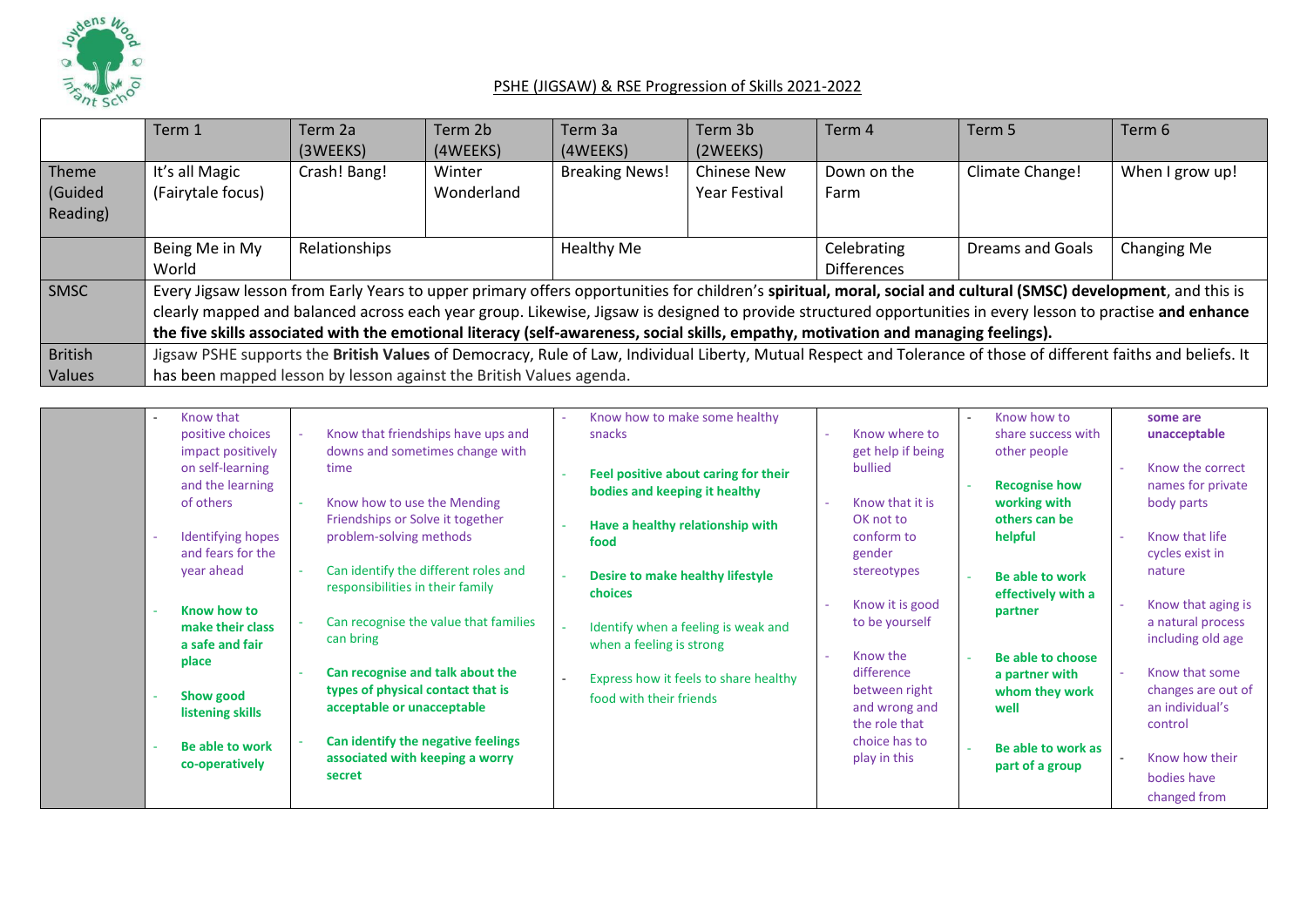

|                              | Term 1                                                                                                                                                                                                                                  | Term 2a<br>(3WEEKS)                                                                                                                                                                                                                                                                                                                                                                                                                                                   | Term 2b<br>(4WEEKS)  | Term 3a<br>(4WEEKS)   | Term 3b<br>(2WEEKS)                        | Term 4              | Term 5           | Term 6          |  |
|------------------------------|-----------------------------------------------------------------------------------------------------------------------------------------------------------------------------------------------------------------------------------------|-----------------------------------------------------------------------------------------------------------------------------------------------------------------------------------------------------------------------------------------------------------------------------------------------------------------------------------------------------------------------------------------------------------------------------------------------------------------------|----------------------|-----------------------|--------------------------------------------|---------------------|------------------|-----------------|--|
| Theme<br>(Guided<br>Reading) | It's all Magic<br>(Fairytale focus)                                                                                                                                                                                                     | Crash! Bang!                                                                                                                                                                                                                                                                                                                                                                                                                                                          | Winter<br>Wonderland | <b>Breaking News!</b> | <b>Chinese New</b><br><b>Year Festival</b> | Down on the<br>Farm | Climate Change!  | When I grow up! |  |
|                              | Being Me in My<br>World                                                                                                                                                                                                                 | Relationships                                                                                                                                                                                                                                                                                                                                                                                                                                                         |                      |                       | Healthy Me                                 |                     | Dreams and Goals | Changing Me     |  |
| SMSC                         |                                                                                                                                                                                                                                         | Every Jigsaw lesson from Early Years to upper primary offers opportunities for children's spiritual, moral, social and cultural (SMSC) development, and this is<br>clearly mapped and balanced across each year group. Likewise, Jigsaw is designed to provide structured opportunities in every lesson to practise and enhance<br>the five skills associated with the emotional literacy (self-awareness, social skills, empathy, motivation and managing feelings). |                      |                       |                                            |                     |                  |                 |  |
| <b>British</b><br>Values     | Jigsaw PSHE supports the British Values of Democracy, Rule of Law, Individual Liberty, Mutual Respect and Tolerance of those of different faiths and beliefs. It<br>has been mapped lesson by lesson against the British Values agenda. |                                                                                                                                                                                                                                                                                                                                                                                                                                                                       |                      |                       |                                            |                     |                  |                 |  |

| Recognise own               | Can identify who they trust in their                                                                        | <b>Explain how</b>                                                                              | Be able to<br><b>A</b>                                                                        | when they were a                                                                            |
|-----------------------------|-------------------------------------------------------------------------------------------------------------|-------------------------------------------------------------------------------------------------|-----------------------------------------------------------------------------------------------|---------------------------------------------------------------------------------------------|
| feelings and                | own relationships                                                                                           | being bullied                                                                                   | describe their own                                                                            | baby and that they                                                                          |
| know when and               |                                                                                                             | can make                                                                                        | achievements and                                                                              | will continue to                                                                            |
| where to get help           | Can use positive problem-solving<br>techniques (Mending Friendships or                                      | someone feel                                                                                    | the feelings linked<br>to this                                                                | change as they age                                                                          |
| Recognise the               | Solve it together) to resolve a                                                                             | Know how to                                                                                     |                                                                                               |                                                                                             |
| feeling of being<br>worried | friendship conflict<br>Can identify the feelings associated<br>with trust                                   | stand up for<br><b>themselves</b><br>when they need<br>to                                       | Recognise their<br>$\sim$<br>own strengths as a<br>learner                                    | Can say who they<br>would go to for<br>help if worried or<br>scared                         |
|                             | Can give and receive compliments<br>Can say who they would go to for help<br>if they were worried or scared | <b>Understand that</b><br>everyone's<br>differences<br>make them<br>special and<br>unique       | Recognise how it<br>feels to be part of<br>a group that<br>succeeds and<br>store this feeling | Can say what<br>types of touch<br>they find<br>comfortable/unco<br>mfortable                |
|                             |                                                                                                             | <b>Understand that</b><br>boys and girls<br>can be similar in<br>lots of ways and<br>that is OK |                                                                                               | Be able to<br>confidently ask<br>someone to stop if<br>they are being hurt<br>or frightened |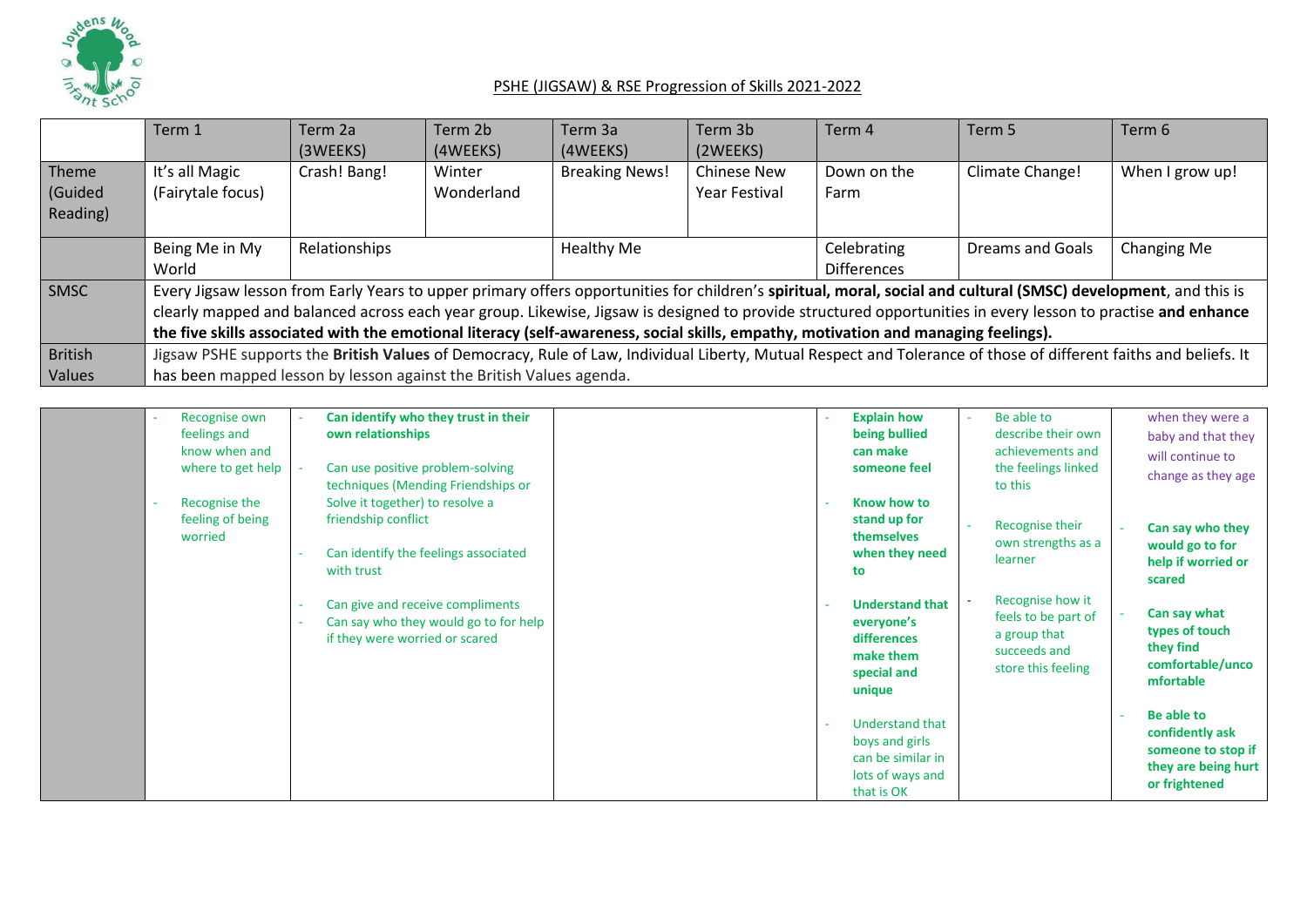

|          | Term 1                                                                                                                                                           | Term 2a       | Term 2b    | Term 3a               | Term 3b              | Term 4                                                                                                                             | Term 5                                                                                                                                                          | Term 6          |  |
|----------|------------------------------------------------------------------------------------------------------------------------------------------------------------------|---------------|------------|-----------------------|----------------------|------------------------------------------------------------------------------------------------------------------------------------|-----------------------------------------------------------------------------------------------------------------------------------------------------------------|-----------------|--|
|          |                                                                                                                                                                  | (3WEEKS)      | (4WEEKS)   | (4WEEKS)              | (2WEEKS)             |                                                                                                                                    |                                                                                                                                                                 |                 |  |
| Theme    | It's all Magic                                                                                                                                                   | Crash! Bang!  | Winter     | <b>Breaking News!</b> | <b>Chinese New</b>   | Down on the                                                                                                                        | Climate Change!                                                                                                                                                 | When I grow up! |  |
| Guided   | (Fairytale focus)                                                                                                                                                |               | Wonderland |                       | <b>Year Festival</b> | Farm                                                                                                                               |                                                                                                                                                                 |                 |  |
| Reading) |                                                                                                                                                                  |               |            |                       |                      |                                                                                                                                    |                                                                                                                                                                 |                 |  |
|          | Being Me in My                                                                                                                                                   | Relationships |            | <b>Healthy Me</b>     |                      | Celebrating                                                                                                                        | Dreams and Goals                                                                                                                                                | Changing Me     |  |
|          | World                                                                                                                                                            |               |            |                       |                      | <b>Differences</b>                                                                                                                 |                                                                                                                                                                 |                 |  |
| SMSC     |                                                                                                                                                                  |               |            |                       |                      |                                                                                                                                    | Every Jigsaw lesson from Early Years to upper primary offers opportunities for children's spiritual, moral, social and cultural (SMSC) development, and this is |                 |  |
|          |                                                                                                                                                                  |               |            |                       |                      |                                                                                                                                    | clearly mapped and balanced across each year group. Likewise, Jigsaw is designed to provide structured opportunities in every lesson to practise and enhance    |                 |  |
|          |                                                                                                                                                                  |               |            |                       |                      | the five skills associated with the emotional literacy (self-awareness, social skills, empathy, motivation and managing feelings). |                                                                                                                                                                 |                 |  |
| British  | Jigsaw PSHE supports the British Values of Democracy, Rule of Law, Individual Liberty, Mutual Respect and Tolerance of those of different faiths and beliefs. It |               |            |                       |                      |                                                                                                                                    |                                                                                                                                                                 |                 |  |
| Values   | has been mapped lesson by lesson against the British Values agenda.                                                                                              |               |            |                       |                      |                                                                                                                                    |                                                                                                                                                                 |                 |  |

|  | <b>Understand that</b><br>٠<br>boys and girls<br>can be different<br>in lots of ways<br>and that is OK                                                                          | Can appreciate<br>that changes will<br>happen and that<br>some can be<br>controlled and<br>others not                                                                                                                            |
|--|---------------------------------------------------------------------------------------------------------------------------------------------------------------------------------|----------------------------------------------------------------------------------------------------------------------------------------------------------------------------------------------------------------------------------|
|  | Can choose to<br>be kind to<br>someone who is<br>being bullied<br>Recognise that<br>they shouldn't<br>judge people<br>because they are<br>different<br>$\overline{\phantom{a}}$ | Be able to express<br>how they feel<br>about changes<br>Show appreciation<br>for people who are<br>older<br>Can recognise the<br>independence and<br>responsibilities<br>they have now<br>compared to being<br>a baby or toddler |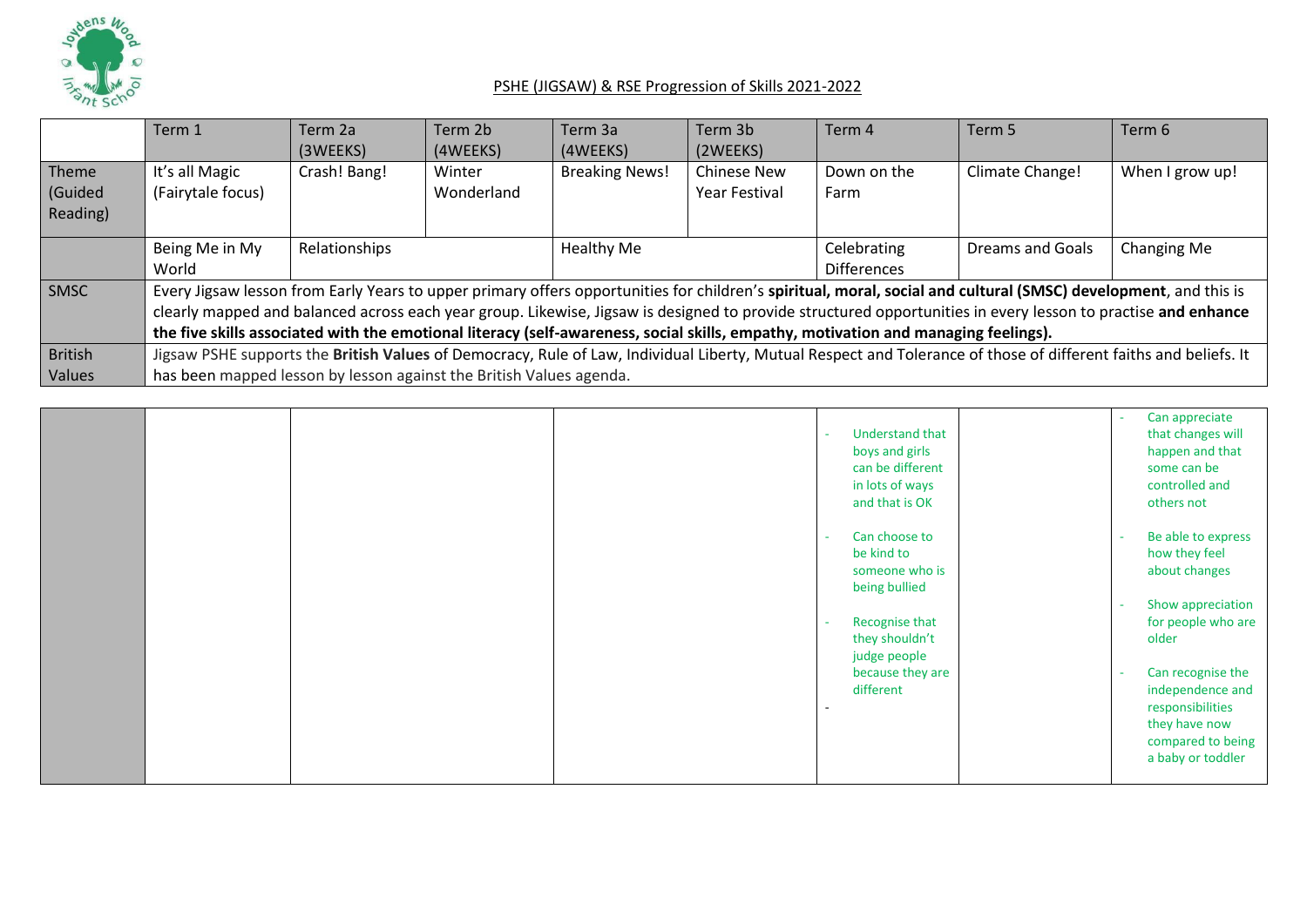

|                             | Term 1                                                                                                                                                                                                                                  | Term 2a<br>(3WEEKS)                                                                                                                                                                                                                                                                                                                                                                                                                                                   | Term 2b<br>(4WEEKS)  | Term 3a<br>(4WEEKS)   | Term 3b<br>(2WEEKS)                        | Term 4                            | Term 5           | Term 6          |  |
|-----------------------------|-----------------------------------------------------------------------------------------------------------------------------------------------------------------------------------------------------------------------------------------|-----------------------------------------------------------------------------------------------------------------------------------------------------------------------------------------------------------------------------------------------------------------------------------------------------------------------------------------------------------------------------------------------------------------------------------------------------------------------|----------------------|-----------------------|--------------------------------------------|-----------------------------------|------------------|-----------------|--|
| Theme<br>Guided<br>Reading) | It's all Magic<br>(Fairytale focus)                                                                                                                                                                                                     | Crash! Bang!                                                                                                                                                                                                                                                                                                                                                                                                                                                          | Winter<br>Wonderland | <b>Breaking News!</b> | <b>Chinese New</b><br><b>Year Festival</b> | Down on the<br>Farm               | Climate Change!  | When I grow up! |  |
|                             | Being Me in My<br>World                                                                                                                                                                                                                 | Relationships                                                                                                                                                                                                                                                                                                                                                                                                                                                         |                      | Healthy Me            |                                            | Celebrating<br><b>Differences</b> | Dreams and Goals | Changing Me     |  |
| <b>SMSC</b>                 |                                                                                                                                                                                                                                         | Every Jigsaw lesson from Early Years to upper primary offers opportunities for children's spiritual, moral, social and cultural (SMSC) development, and this is<br>clearly mapped and balanced across each year group. Likewise, Jigsaw is designed to provide structured opportunities in every lesson to practise and enhance<br>the five skills associated with the emotional literacy (self-awareness, social skills, empathy, motivation and managing feelings). |                      |                       |                                            |                                   |                  |                 |  |
| British<br>Values           | Jigsaw PSHE supports the British Values of Democracy, Rule of Law, Individual Liberty, Mutual Respect and Tolerance of those of different faiths and beliefs. It<br>has been mapped lesson by lesson against the British Values agenda. |                                                                                                                                                                                                                                                                                                                                                                                                                                                                       |                      |                       |                                            |                                   |                  |                 |  |

|           |                                                                                                                               |                                                                                                                                                                                                                                                                                                                                                         |                                                                                                                                                                           |                                                                                                                                                                                                                     |                                                                                                                        | Can say what<br>greater<br>responsibilities and<br>freedoms they may<br>have in the future<br>Can say what they<br>are looking<br>forward to in the<br>next year                                                                                |
|-----------|-------------------------------------------------------------------------------------------------------------------------------|---------------------------------------------------------------------------------------------------------------------------------------------------------------------------------------------------------------------------------------------------------------------------------------------------------------------------------------------------------|---------------------------------------------------------------------------------------------------------------------------------------------------------------------------|---------------------------------------------------------------------------------------------------------------------------------------------------------------------------------------------------------------------|------------------------------------------------------------------------------------------------------------------------|-------------------------------------------------------------------------------------------------------------------------------------------------------------------------------------------------------------------------------------------------|
| Key Vocab | Worries, Hopes, Fears,<br>Responsible, Actions,<br>Praise, Positive,<br>Negative, Choices,<br>Co-Operate, Problem-<br>Solving | Similarities, Special, Important, Co-<br>operate, Physical contact, Communication,<br>Hugs, Acceptable, Not acceptable, Conflict,<br>Point of view, Positive problem solving,<br>Secret, Surprise, Good secret, Worry<br>secret, Telling, Adult, Trust, Happy, Sad,<br>Frightened, Trust, Trustworthy, Honesty,<br>Reliability, Compliments, Celebrate, | Healthy choices, Lifestyle, Motivation,<br>Relax, Relaxation, Tense, Calm, Dangerous,<br>Medicines, Body, Balanced diet, Portion,<br>Proportion, Energy, Fuel, Nutritious | Boys, Girls,<br>Similarities,<br>Assumptions, Shield,<br>Stereotypes, Special,<br>Differences, Bully,<br>Purpose, Unkind,<br>Feelings, Sad, Lonely,<br>Help, Stand up for,<br>Male, Female,<br>Diversity, Fairness, | Realistic, Achievement,<br>Goal, Strength,<br>Persevere, Difficult,<br>Easy, Learning<br>Together, Partner,<br>Product | Change, Grow, Control,<br>Fully grown, Growing<br>up, Old, Young, Change,<br>Respect, Appearance,<br>Physical, Baby, Toddler,<br>Child, Teenager,<br>Independent, Timeline,<br>Freedom,<br>Responsibilities, Vagina,<br>Public, Private, Touch, |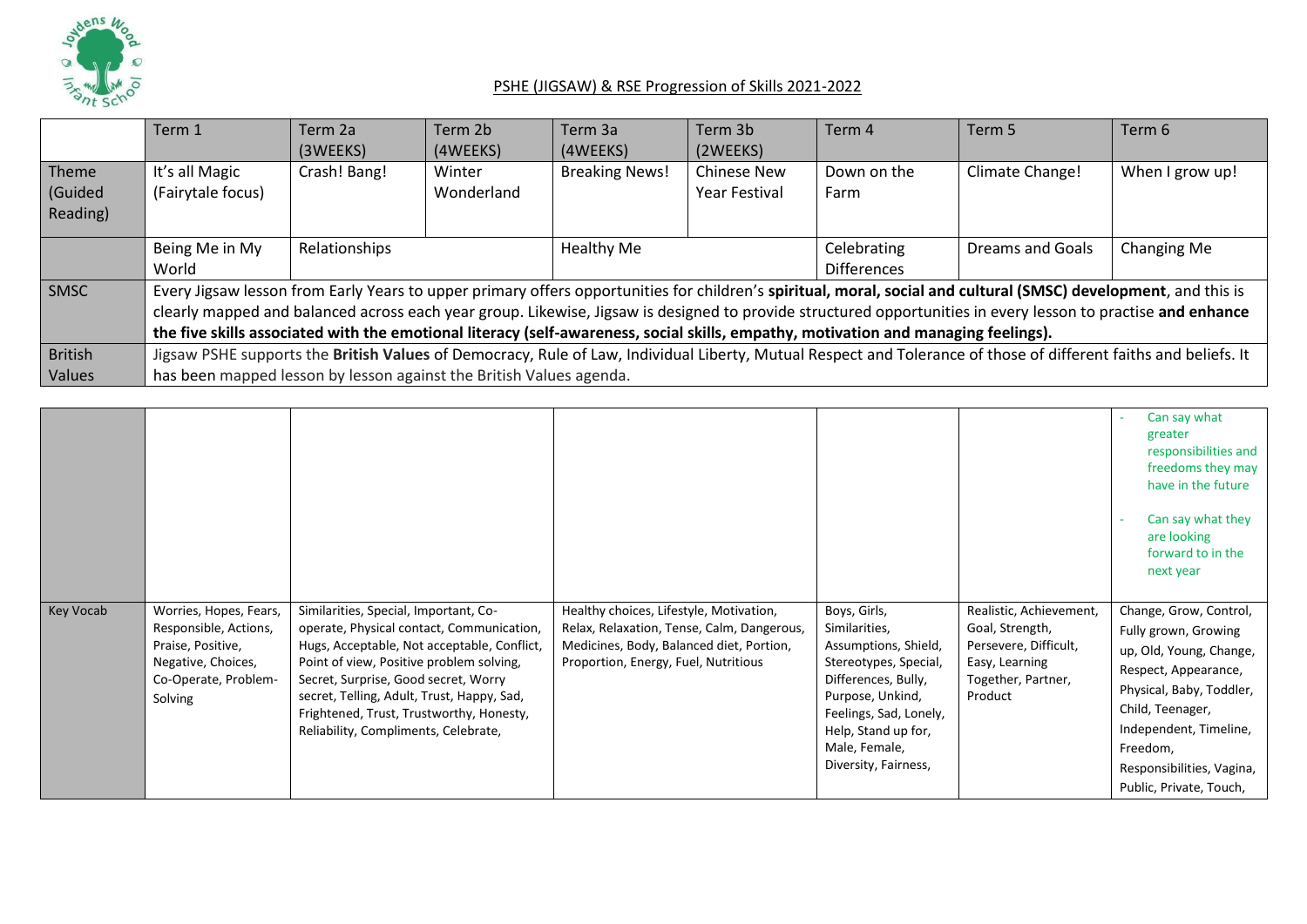

|                | Term 1                                                                                                                                                           | Term 2a<br>(3WEEKS) | Term 2b<br>(4WEEKS) | Term 3a<br>(4WEEKS)   | Term 3b<br>(2WEEKS)  | Term 4                                                                                                                             | Term 5                                                                                                                                                          | Term 6          |  |
|----------------|------------------------------------------------------------------------------------------------------------------------------------------------------------------|---------------------|---------------------|-----------------------|----------------------|------------------------------------------------------------------------------------------------------------------------------------|-----------------------------------------------------------------------------------------------------------------------------------------------------------------|-----------------|--|
| Theme          | It's all Magic                                                                                                                                                   | Crash! Bang!        | Winter              | <b>Breaking News!</b> | <b>Chinese New</b>   | Down on the                                                                                                                        | Climate Change!                                                                                                                                                 |                 |  |
|                |                                                                                                                                                                  |                     |                     |                       |                      |                                                                                                                                    |                                                                                                                                                                 | When I grow up! |  |
| (Guided        | (Fairytale focus)                                                                                                                                                |                     | Wonderland          |                       | <b>Year Festival</b> | Farm                                                                                                                               |                                                                                                                                                                 |                 |  |
| Reading)       |                                                                                                                                                                  |                     |                     |                       |                      |                                                                                                                                    |                                                                                                                                                                 |                 |  |
|                |                                                                                                                                                                  |                     |                     |                       |                      |                                                                                                                                    |                                                                                                                                                                 |                 |  |
|                | Being Me in My                                                                                                                                                   | Relationships       |                     | Healthy Me            |                      | Celebrating                                                                                                                        | <b>Dreams and Goals</b>                                                                                                                                         | Changing Me     |  |
|                | World                                                                                                                                                            |                     |                     |                       |                      | <b>Differences</b>                                                                                                                 |                                                                                                                                                                 |                 |  |
| SMSC           |                                                                                                                                                                  |                     |                     |                       |                      |                                                                                                                                    | Every Jigsaw lesson from Early Years to upper primary offers opportunities for children's spiritual, moral, social and cultural (SMSC) development, and this is |                 |  |
|                |                                                                                                                                                                  |                     |                     |                       |                      |                                                                                                                                    | clearly mapped and balanced across each year group. Likewise, Jigsaw is designed to provide structured opportunities in every lesson to practise and enhance    |                 |  |
|                |                                                                                                                                                                  |                     |                     |                       |                      | the five skills associated with the emotional literacy (self-awareness, social skills, empathy, motivation and managing feelings). |                                                                                                                                                                 |                 |  |
| <b>British</b> | Jigsaw PSHE supports the British Values of Democracy, Rule of Law, Individual Liberty, Mutual Respect and Tolerance of those of different faiths and beliefs. It |                     |                     |                       |                      |                                                                                                                                    |                                                                                                                                                                 |                 |  |
| Values         | has been mapped lesson by lesson against the British Values agenda.                                                                                              |                     |                     |                       |                      |                                                                                                                                    |                                                                                                                                                                 |                 |  |

|  |  | Kindness, Unique, | Texture, Cuddle, Hug,   |
|--|--|-------------------|-------------------------|
|  |  | Value             | Squeeze, Like, Dislike, |
|  |  |                   | Acceptable,             |
|  |  |                   | Unacceptable,           |
|  |  |                   | Comfortable,            |
|  |  |                   | Uncomfortable, Looking  |
|  |  |                   | forward, Nervous,       |
|  |  |                   | Happy                   |
|  |  |                   |                         |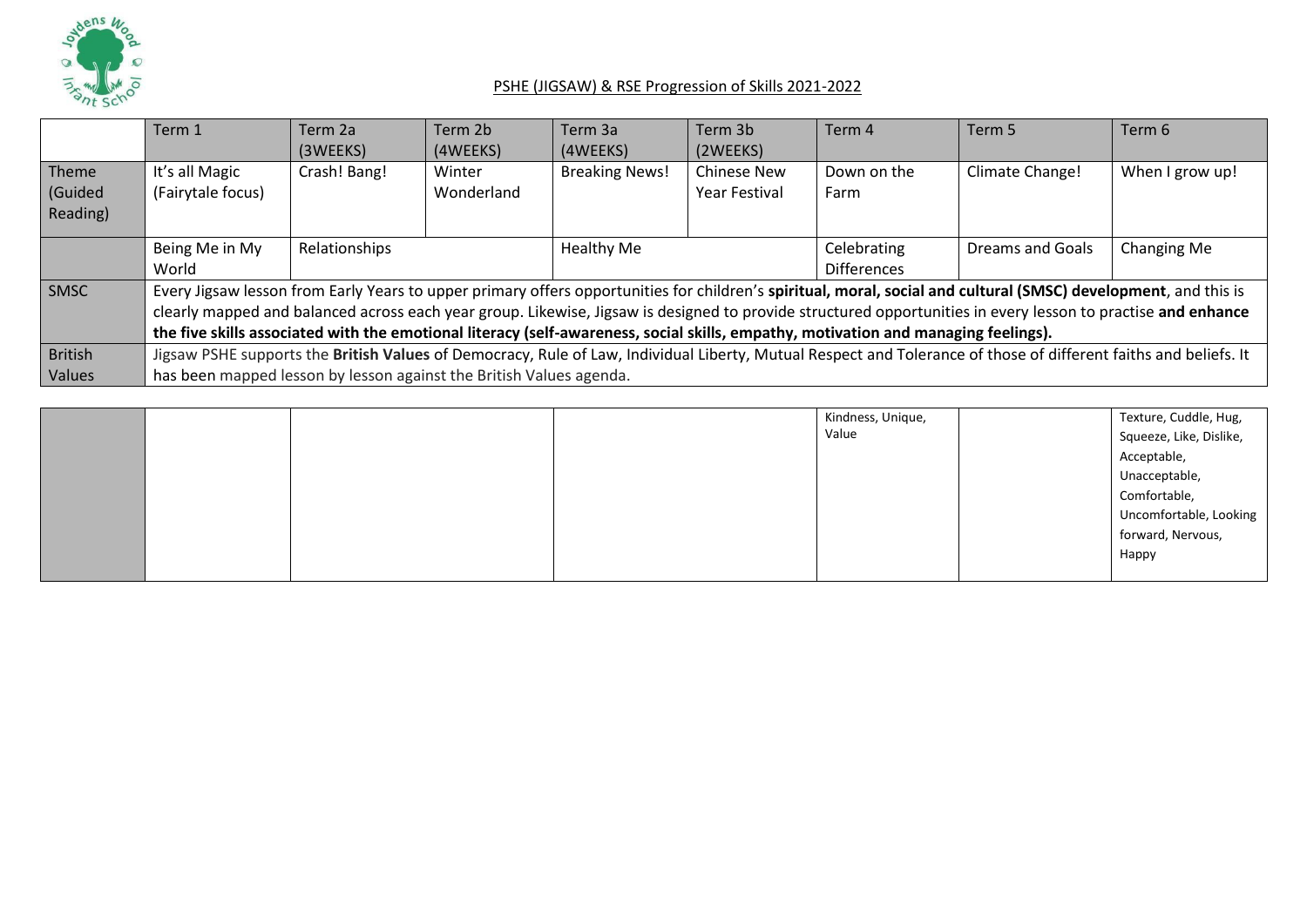

|                | Term 1                                                                                                                                                           | Term 2a       | Term 2b    | Term 3a               | Term 3b            | Term 4             | Term 5                                                                                                                                                          | Term 6          |  |
|----------------|------------------------------------------------------------------------------------------------------------------------------------------------------------------|---------------|------------|-----------------------|--------------------|--------------------|-----------------------------------------------------------------------------------------------------------------------------------------------------------------|-----------------|--|
|                |                                                                                                                                                                  | (3WEEKS)      | (4WEEKS)   | (4WEEKS)              | (2WEEKS)           |                    |                                                                                                                                                                 |                 |  |
| Theme          | It's all Magic                                                                                                                                                   | Crash! Bang!  | Winter     | <b>Breaking News!</b> | <b>Chinese New</b> | Down on the        | Climate Change!                                                                                                                                                 | When I grow up! |  |
| (Guided        | (Fairytale focus)                                                                                                                                                |               | Wonderland |                       | Year Festival      | Farm               |                                                                                                                                                                 |                 |  |
| Reading)       |                                                                                                                                                                  |               |            |                       |                    |                    |                                                                                                                                                                 |                 |  |
|                | Being Me in My                                                                                                                                                   | Relationships |            | Healthy Me            |                    | Celebrating        | Dreams and Goals                                                                                                                                                | Changing Me     |  |
|                | World                                                                                                                                                            |               |            |                       |                    | <b>Differences</b> |                                                                                                                                                                 |                 |  |
| SMSC           |                                                                                                                                                                  |               |            |                       |                    |                    | Every Jigsaw lesson from Early Years to upper primary offers opportunities for children's spiritual, moral, social and cultural (SMSC) development, and this is |                 |  |
|                |                                                                                                                                                                  |               |            |                       |                    |                    | clearly mapped and balanced across each year group. Likewise, Jigsaw is designed to provide structured opportunities in every lesson to practise and enhance    |                 |  |
|                | the five skills associated with the emotional literacy (self-awareness, social skills, empathy, motivation and managing feelings).                               |               |            |                       |                    |                    |                                                                                                                                                                 |                 |  |
| <b>British</b> | Jigsaw PSHE supports the British Values of Democracy, Rule of Law, Individual Liberty, Mutual Respect and Tolerance of those of different faiths and beliefs. It |               |            |                       |                    |                    |                                                                                                                                                                 |                 |  |
| Values         | has been mapped lesson by lesson against the British Values agenda.                                                                                              |               |            |                       |                    |                    |                                                                                                                                                                 |                 |  |

| Relationships Education (RSE) – By the end of primary, pupils should know: |                                              |                                            |                         |                        |                          |  |  |  |  |  |  |
|----------------------------------------------------------------------------|----------------------------------------------|--------------------------------------------|-------------------------|------------------------|--------------------------|--|--|--|--|--|--|
| <b>Caring friendships</b>                                                  | Families and the people who care for me      | <b>Caring friendships</b>                  | <b>Families and the</b> | Respectful             | <b>Families and the</b>  |  |  |  |  |  |  |
| (R7) how important                                                         | (R1) that families are important for         | (R7) how important friendships are in      | people who care         | relationships          | people who care for      |  |  |  |  |  |  |
| friendships are in                                                         | children growing up because they can         | making us feel happy and secure, and       | for me                  | (R12) the importance   | me                       |  |  |  |  |  |  |
| making us feel                                                             | give love, security and stability            | how people choose and make friends         | (R1) that families      | of respecting others,  | (R1) that families are   |  |  |  |  |  |  |
| happy and secure,                                                          | (R2) the characteristics of healthy family   | (R8) the characteristics of friendships,   | are important for       | even when they are     | important for children   |  |  |  |  |  |  |
| and how people                                                             | life, commitment to each other, including    | including mutual respect, truthfulness,    | children growing up     | very different from    | growing up because       |  |  |  |  |  |  |
| choose and make                                                            | in times of difficulty, protection and care  | trustworthiness, loyalty, kindness,        | because they can        | them (for example,     | they can give love,      |  |  |  |  |  |  |
| friends                                                                    | for children and other family members,       | generosity, trust, sharing interests and   | give love, security     | physically, in         | security and stability   |  |  |  |  |  |  |
| $(R8)$ the                                                                 | the importance of spending time              | experiences and support with problems      | and stability           | character, personality | (R2) the characteristics |  |  |  |  |  |  |
| characteristics of                                                         | together and sharing each other's lives      | and difficulties                           | (R2) the                | or backgrounds), or    | of healthy family life,  |  |  |  |  |  |  |
| friendships,                                                               | (R3) that others' families, either in school | (R9) that healthy friendships are positive | characteristics of      | make different         | commitment to each       |  |  |  |  |  |  |
| including mutual                                                           | or in the wider world, sometimes look        | and welcoming towards others, and do       | healthy family life,    | choices or have        | other, including in      |  |  |  |  |  |  |
| respect,                                                                   | different from their family, but that they   | not make others feel lonely or excluded    | commitment to           | different preferences  | times of difficulty,     |  |  |  |  |  |  |
| truthfulness,                                                              | should respect those differences and         | (R10) that most friendships have ups and   | each other,             | or beliefs             | protection and care      |  |  |  |  |  |  |
| trustworthiness,                                                           | know that other children's families are      | downs, and that these can often be         | including in times of   | (R13) practical steps  | for children and other   |  |  |  |  |  |  |
| loyalty, kindness,                                                         | also characterised by love and care          | worked through so that the friendship is   | difficulty, protection  | they can take in a     | family members, the      |  |  |  |  |  |  |
| generosity, trust,                                                         | (R4) that stable, caring relationships,      | repaired or even strengthened, and that    | and care for            | range of different     | importance of            |  |  |  |  |  |  |
| sharing interests and                                                      | which may be of different types, are at      | resorting to violence is never right       | children and other      | contexts to improve    | spending time            |  |  |  |  |  |  |
| experiences and                                                            | the heart of happy families, and are         | (R11) how to recognise who to trust and    | family members,         | or support respectful  | together and sharing     |  |  |  |  |  |  |
| support with                                                               | important for children's security as they    | who not to trust, how to judge when a      | the importance of       | relationships          | each other's lives       |  |  |  |  |  |  |
| problems and                                                               | grow up                                      | friendship is making them feel unhappy     | spending time           | (R14) the conventions  | (R3) that others'        |  |  |  |  |  |  |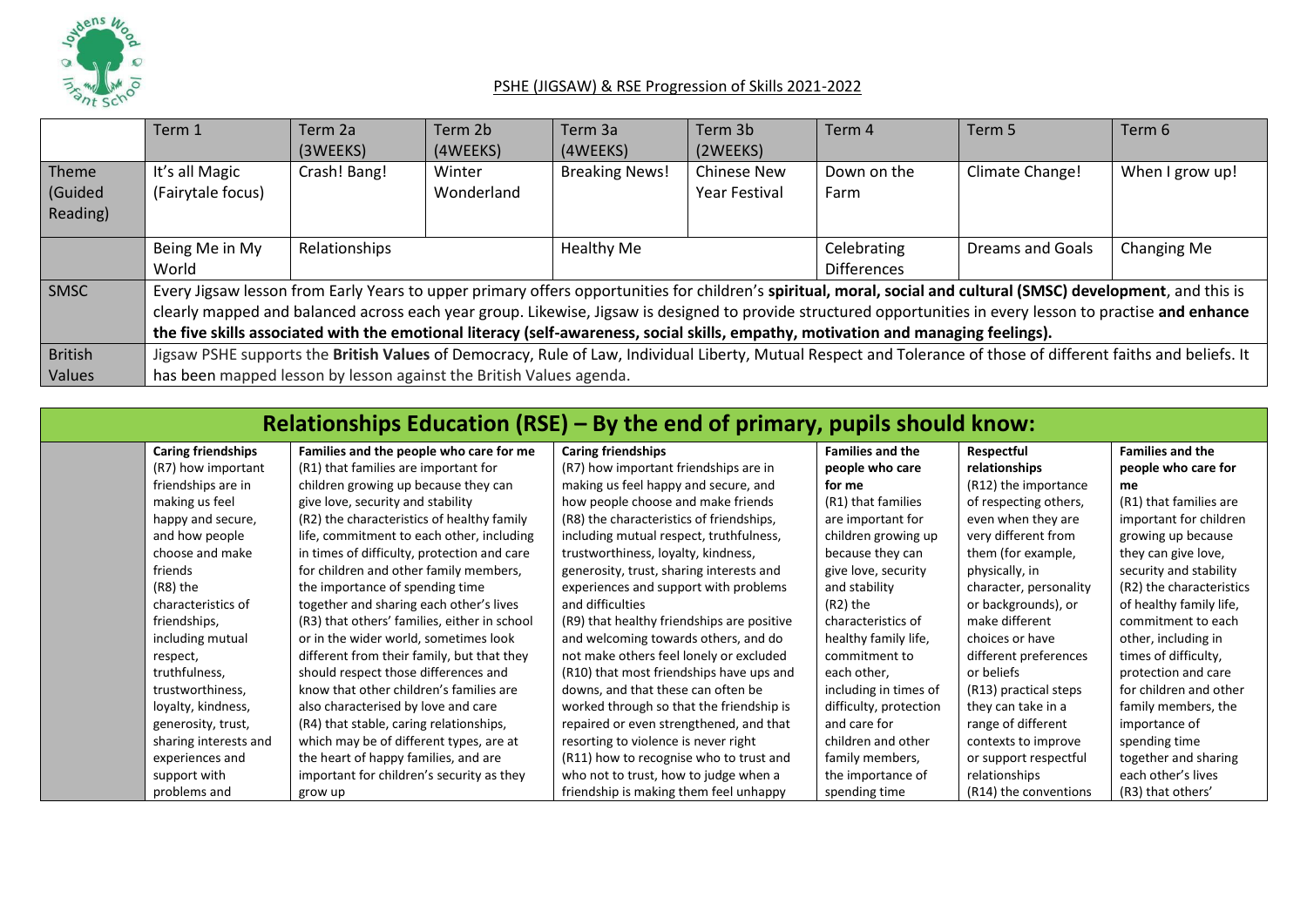

|                              | Term 1                              | Term 2a<br>(3WEEKS)                                                                                                                                                                                                                                                                                                                                                                                                                                                   | Term 2b<br>(4WEEKS)  | Term 3a<br>(4WEEKS)   | Term 3b<br>(2WEEKS)                 | Term 4                            | Term 5                  | Term 6          |  |  |
|------------------------------|-------------------------------------|-----------------------------------------------------------------------------------------------------------------------------------------------------------------------------------------------------------------------------------------------------------------------------------------------------------------------------------------------------------------------------------------------------------------------------------------------------------------------|----------------------|-----------------------|-------------------------------------|-----------------------------------|-------------------------|-----------------|--|--|
| Theme<br>(Guided<br>Reading) | It's all Magic<br>(Fairytale focus) | Crash! Bang!                                                                                                                                                                                                                                                                                                                                                                                                                                                          | Winter<br>Wonderland | <b>Breaking News!</b> | <b>Chinese New</b><br>Year Festival | Down on the<br>Farm               | Climate Change!         | When I grow up! |  |  |
|                              | Being Me in My<br>World             | Relationships                                                                                                                                                                                                                                                                                                                                                                                                                                                         |                      | Healthy Me            |                                     | Celebrating<br><b>Differences</b> | <b>Dreams and Goals</b> | Changing Me     |  |  |
| SMSC                         |                                     | Every Jigsaw lesson from Early Years to upper primary offers opportunities for children's spiritual, moral, social and cultural (SMSC) development, and this is<br>clearly mapped and balanced across each year group. Likewise, Jigsaw is designed to provide structured opportunities in every lesson to practise and enhance<br>the five skills associated with the emotional literacy (self-awareness, social skills, empathy, motivation and managing feelings). |                      |                       |                                     |                                   |                         |                 |  |  |
| <b>British</b><br>Values     |                                     | Jigsaw PSHE supports the British Values of Democracy, Rule of Law, Individual Liberty, Mutual Respect and Tolerance of those of different faiths and beliefs. It<br>has been mapped lesson by lesson against the British Values agenda.                                                                                                                                                                                                                               |                      |                       |                                     |                                   |                         |                 |  |  |

| difficulties         | (R5) that marriage represents a formal     | or uncomfortable, managing conflict,      | together and          | of courtesy and         | families, either in      |
|----------------------|--------------------------------------------|-------------------------------------------|-----------------------|-------------------------|--------------------------|
| (R9) that healthy    | and legally recognised commitment of       | how to manage these situations and how    | sharing each other's  | manners                 | school or in the wider   |
| friendships are      | two people to each other which is          | to seek help or advice from others, if    | lives                 | (R15) the importance    | world, sometimes look    |
| positive and         | intended to be lifelong                    | needed.                                   | (R3) that others'     | of self-respect and     | different from their     |
| welcoming towards    | (R6) how to recognise if family            |                                           | families, either in   | how this links to their | family, but that they    |
| others, and do not   | relationships are making them feel         | <b>Respectful relationships</b>           | school or in the      | own happiness           | should respect those     |
| make others feel     | unhappy or unsafe, and how to seek help    | (R12) the importance of respecting        | wider world,          | (R16) that in school    | differences and know     |
| lonely or excluded   | or advice from others if needed.           | others, even when they are very different | sometimes look        | and in wider society    | that other children's    |
| $(R11)$ how to       |                                            | from them (for example, physically, in    | different from their  | they can expect to be   | families are also        |
| recognise who to     | <b>Caring friendships</b>                  | character, personality or backgrounds),   | family, but that they | treated with respect    | characterised by love    |
| trust and who not to | (R7) how important friendships are in      | or make different choices or have         | should respect        | by others, and that in  | and care                 |
| trust, how to judge  | making us feel happy and secure, and       | different preferences or beliefs          | those differences     | turn they should        | (R4) that stable, caring |
| when a friendship is | how people choose and make friends         | (R13) practical steps they can take in a  | and know that other   | show due respect to     | relationships, which     |
| making them feel     | (R8) the characteristics of friendships,   | range of different contexts to improve or | children's families   | others, including       | may be of different      |
| unhappy or           | including mutual respect, truthfulness,    | support respectful relationships          | are also              | those in positions of   | types, are at the heart  |
| uncomfortable,       | trustworthiness, loyalty, kindness,        | (R14) the conventions of courtesy and     | characterised by      | authority (R17) about   | of happy families, and   |
| managing conflict,   | generosity, trust, sharing interests and   | manners                                   | love and care         | different types of      | are important for        |
| how to manage        | experiences and support with problems      | (R15) the importance of self-respect and  | (R4) that stable,     | bullying (including     | children's security as   |
| these situations and | and difficulties                           | how this links to their own happiness     | caring relationships, | cyberbullying), the     | they grow up             |
| how to seek help or  | (R9) that healthy friendships are positive | (R16) that in school and in wider society | which may be of       | impact of bullying,     | (R6) how to recognise    |
| advice from others,  | and welcoming towards others, and do       | they can expect to be treated with        | different types, are  | responsibilities of     | if family relationships  |
| if needed.           | not make others feel lonely or excluded    | respect by others, and that in turn they  | at the heart of       | bystanders (primarily   | are making them feel     |
|                      | (R10) that most friendships have ups and   | should show due respect to others,        | happy families, and   | reporting bullying to   | unhappy or unsafe,       |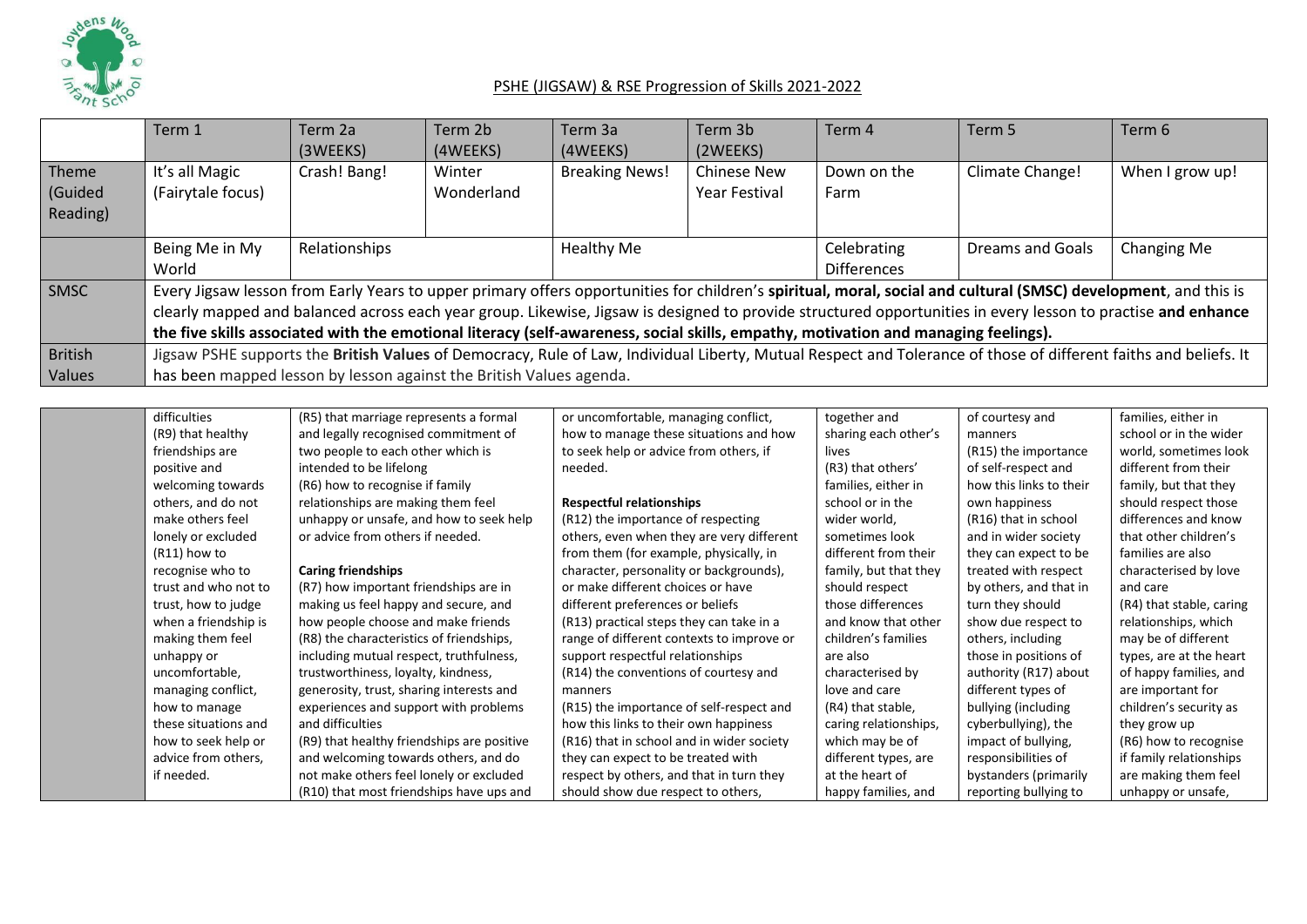

| Term 1                                                                                                                             | Term 2a<br>(3WEEKS) | Term 2b<br>(4WEEKS)  | Term 3a<br>(4WEEKS)   | Term 3b<br>(2WEEKS)                                                 | Term 4              | Term 5             | Term 6                                                                                                                                                                                                                                                                                                                                                                                                                                                                                              |
|------------------------------------------------------------------------------------------------------------------------------------|---------------------|----------------------|-----------------------|---------------------------------------------------------------------|---------------------|--------------------|-----------------------------------------------------------------------------------------------------------------------------------------------------------------------------------------------------------------------------------------------------------------------------------------------------------------------------------------------------------------------------------------------------------------------------------------------------------------------------------------------------|
| It's all Magic<br>(Fairytale focus)                                                                                                | Crash! Bang!        | Winter<br>Wonderland | <b>Breaking News!</b> | <b>Chinese New</b><br><b>Year Festival</b>                          | Down on the<br>Farm | Climate Change!    | When I grow up!                                                                                                                                                                                                                                                                                                                                                                                                                                                                                     |
| Being Me in My                                                                                                                     | Relationships       |                      | Healthy Me            |                                                                     | Celebrating         | Dreams and Goals   | Changing Me                                                                                                                                                                                                                                                                                                                                                                                                                                                                                         |
|                                                                                                                                    |                     |                      |                       |                                                                     |                     |                    |                                                                                                                                                                                                                                                                                                                                                                                                                                                                                                     |
|                                                                                                                                    |                     |                      |                       |                                                                     |                     |                    |                                                                                                                                                                                                                                                                                                                                                                                                                                                                                                     |
|                                                                                                                                    |                     |                      |                       |                                                                     |                     |                    |                                                                                                                                                                                                                                                                                                                                                                                                                                                                                                     |
| the five skills associated with the emotional literacy (self-awareness, social skills, empathy, motivation and managing feelings). |                     |                      |                       |                                                                     |                     |                    |                                                                                                                                                                                                                                                                                                                                                                                                                                                                                                     |
|                                                                                                                                    |                     |                      |                       |                                                                     |                     |                    |                                                                                                                                                                                                                                                                                                                                                                                                                                                                                                     |
|                                                                                                                                    |                     |                      |                       |                                                                     |                     |                    |                                                                                                                                                                                                                                                                                                                                                                                                                                                                                                     |
|                                                                                                                                    | World               |                      |                       | has been mapped lesson by lesson against the British Values agenda. |                     | <b>Differences</b> | Every Jigsaw lesson from Early Years to upper primary offers opportunities for children's spiritual, moral, social and cultural (SMSC) development, and this is<br>clearly mapped and balanced across each year group. Likewise, Jigsaw is designed to provide structured opportunities in every lesson to practise and enhance<br>Jigsaw PSHE supports the British Values of Democracy, Rule of Law, Individual Liberty, Mutual Respect and Tolerance of those of different faiths and beliefs. It |

| Respectful            | downs, and that these can often be        | including those in positions of authority  | are important for         | an adult) and how to  | and how to seek help      |
|-----------------------|-------------------------------------------|--------------------------------------------|---------------------------|-----------------------|---------------------------|
| relationships         | worked through so that the friendship is  | (R19) the importance of permission         | children's security       | get help              | or advice from others     |
| $(R12)$ the           | repaired or even strengthened, and that   | seeking and giving in relationships with   | as they grow up           | (R19) the importance  | if needed.                |
| importance of         | resorting to violence is never right      | friends, peers and adults.                 | (R5) that marriage        | of permission seeking |                           |
| respecting others,    | (R11) how to recognise who to trust and   |                                            | represents a formal       | and giving in         | <b>Caring friendships</b> |
| even when they are    | who not to trust, how to judge when a     | <b>Online relationships</b>                | and legally               | relationships with    | (R7) how important        |
| very different from   | friendship is making them feel unhappy    | (R20) that people sometimes behave         | recognised                | friends, peers and    | friendships are in        |
| them (for example,    | or uncomfortable, managing conflict,      | differently online, including by           | commitment of two         | adults.               | making us feel happy      |
| physically, in        | how to manage these situations and how    | pretending to be someone they are not      | people to each            |                       | and secure, and how       |
| character,            | to seek help or advice from others, if    | (R21) that the same principles apply to    | other which is            | <b>Being safe</b>     | people choose and         |
| personality or        | needed.                                   | online relationships as to face-to-face    | intended to be            | (R30) how to ask for  | make friends              |
| backgrounds), or      |                                           | relationships, including the importance of | lifelong                  | advice or help for    | (R8) the characteristics  |
| make different        | <b>Respectful relationships</b>           | respect for others online including when   | (R6) how to               | themselves or others, | of friendships,           |
| choices or have       | (R12) the importance of respecting        | we are anonymous                           | recognise if family       | and to keep trying    | including mutual          |
| different             | others, even when they are very different | (R22) the rules and principles for keeping | relationships are         | until they are heard. | respect, truthfulness,    |
| preferences or        | from them (for example, physically, in    | safe online, how to recognise risks,       | making them feel          |                       | trustworthiness,          |
| beliefs               | character, personality or backgrounds),   | harmful content and contact, and how to    | unhappy or unsafe,        |                       | loyalty, kindness,        |
| (R13) practical steps | or make different choices or have         | report them                                | and how to seek           |                       | generosity, trust,        |
| they can take in a    | different preferences or beliefs          | (R23) how to critically consider their     | help or advice from       |                       | sharing interests and     |
| range of different    | (R13) practical steps they can take in a  | online friendships and sources of          | others if needed.         |                       | experiences and           |
| contexts to improve   | range of different contexts to improve or | information including awareness of the     |                           |                       | support with problems     |
| or support respectful | support respectful relationships          | risks associated with people they have     | <b>Caring friendships</b> |                       | and difficulties          |
| relationships         | (R14) the conventions of courtesy and     | never met                                  | (R7) how important        |                       | (R9) that healthy         |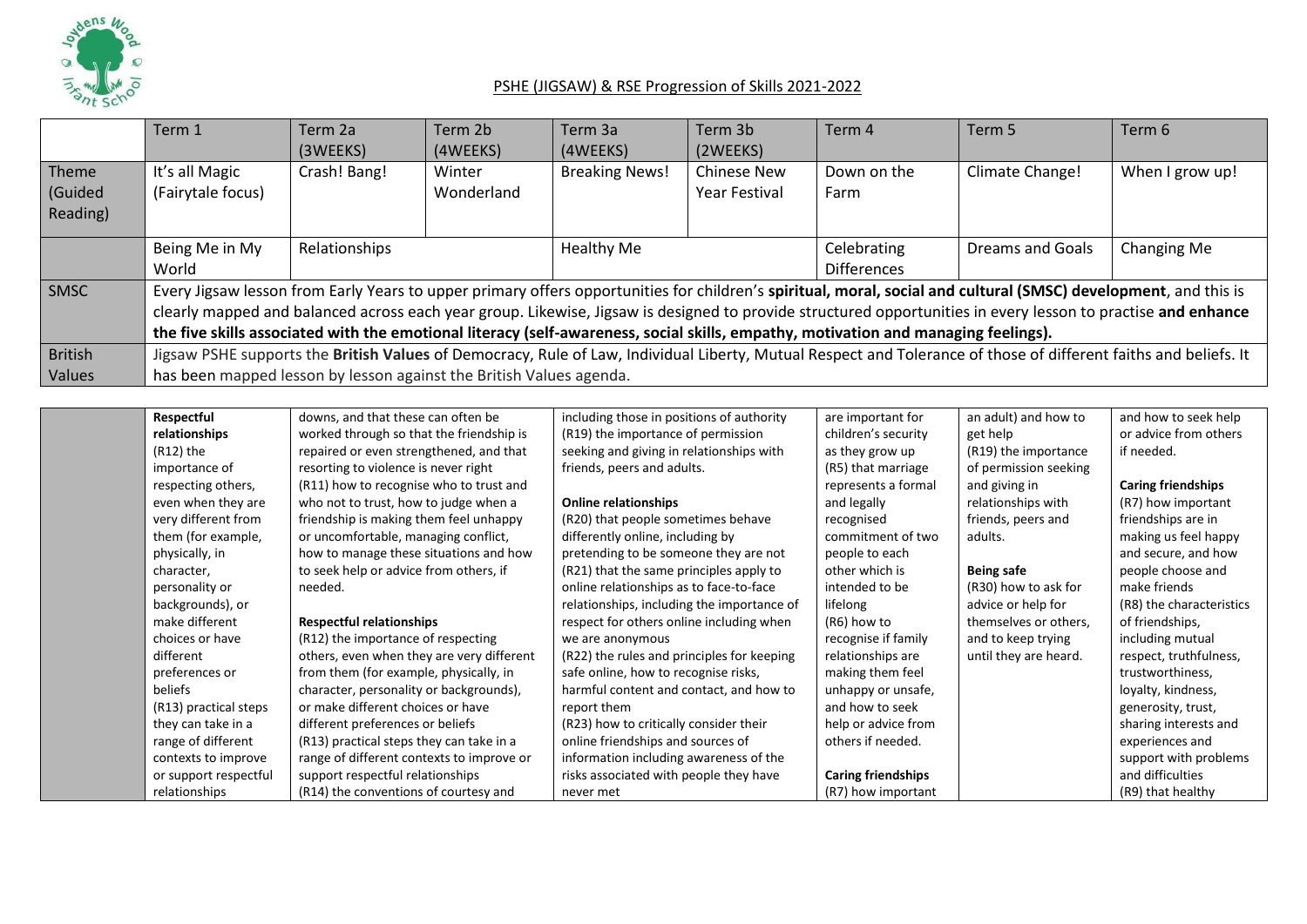

|                              | Term 1                                                                                                                                                                                                                                                                                                                                                                                                                                                                | Term 2a<br>(3WEEKS) | Term 2b<br>(4WEEKS)  | Term 3a<br>(4WEEKS)   | Term 3b<br>(2WEEKS)                 | Term 4                            | Term 5           | Term 6          |  |
|------------------------------|-----------------------------------------------------------------------------------------------------------------------------------------------------------------------------------------------------------------------------------------------------------------------------------------------------------------------------------------------------------------------------------------------------------------------------------------------------------------------|---------------------|----------------------|-----------------------|-------------------------------------|-----------------------------------|------------------|-----------------|--|
| Theme<br>(Guided<br>Reading) | It's all Magic<br>(Fairytale focus)                                                                                                                                                                                                                                                                                                                                                                                                                                   | Crash! Bang!        | Winter<br>Wonderland | <b>Breaking News!</b> | <b>Chinese New</b><br>Year Festival | Down on the<br>Farm               | Climate Change!  | When I grow up! |  |
|                              | Being Me in My<br>World                                                                                                                                                                                                                                                                                                                                                                                                                                               | Relationships       |                      | Healthy Me            |                                     | Celebrating<br><b>Differences</b> | Dreams and Goals | Changing Me     |  |
| SMSC                         | Every Jigsaw lesson from Early Years to upper primary offers opportunities for children's spiritual, moral, social and cultural (SMSC) development, and this is<br>clearly mapped and balanced across each year group. Likewise, Jigsaw is designed to provide structured opportunities in every lesson to practise and enhance<br>the five skills associated with the emotional literacy (self-awareness, social skills, empathy, motivation and managing feelings). |                     |                      |                       |                                     |                                   |                  |                 |  |
| <b>British</b><br>Values     | Jigsaw PSHE supports the British Values of Democracy, Rule of Law, Individual Liberty, Mutual Respect and Tolerance of those of different faiths and beliefs. It<br>has been mapped lesson by lesson against the British Values agenda.                                                                                                                                                                                                                               |                     |                      |                       |                                     |                                   |                  |                 |  |

| (R14) the             | manners                                    | (R24) how information and data is shared    | friendships are in | friendships are         |
|-----------------------|--------------------------------------------|---------------------------------------------|--------------------|-------------------------|
| conventions of        | (R15) the importance of self-respect and   | and used online.                            | making us feel     | positive and            |
| courtesy and          | how this links to their own happiness      |                                             | happy and secure,  | welcoming towards       |
| manners               | (R16) that in school and in wider society  | Being safe                                  | and how people     | others, and do not      |
| (R15) the             | they can expect to be treated with         | (R25) what sorts of boundaries are          | choose and make    | make others feel        |
| importance of self-   | respect by others, and that in turn they   | appropriate in friendships with peers and   | friends            | lonely or excluded.     |
| respect and how this  | should show due respect to others,         | others (including in a digital context)     | (R8) the           |                         |
| links to their own    | including those in positions of authority  | (R26) about the concept of privacy and      | characteristics of | Respectful              |
| happiness             | (R17) about different types of bullying    | the implications of it for both children    | friendships,       | relationships           |
| (R16) that in school  | (including cyberbullying), the impact of   | and adults; including that it is not always | including mutual   | (R13) practical steps   |
| and in wider society  | bullying, responsibilities of bystanders   | right to keep secrets if they relate to     | respect,           | they can take in a      |
| they can expect to    | (primarily reporting bullying to an adult) | being safe                                  | truthfulness,      | range of different      |
| be treated with       | and how to get help                        | (R27) that each person's body belongs to    | trustworthiness,   | contexts to improve or  |
| respect by others,    | (R18) what a stereotype is, and how        | them, and the differences between           | loyalty, kindness, | support respectful      |
| and that in turn they | stereotypes can be unfair, negative or     | appropriate and inappropriate or unsafe     | generosity, trust, | relationships           |
| should show due       | destructive                                | physical, and other, contact                | sharing interests  | (R15) the importance    |
| respect to others,    | (R19) the importance of permission-        | (R28) how to respond safely and             | and experiences    | of self-respect and     |
| including those in    | seeking and giving in relationships with   | appropriately to adults they may            | and support with   | how this links to their |
| positions of          | friends, peers and adults.                 | encounter (in all contexts, including       | problems and       | own happiness           |
| authority             |                                            | online) whom they do not know               | difficulties       | (R16) that in school    |
| (R19) the             | <b>Online relationships</b>                | (R29) how to recognise and report           | (R9) that healthy  | and in wider society    |
| importance of         | (R20) that people sometimes behave         | feelings of being unsafe or feeling bad     | friendships are    | they can expect to be   |
| permission seeking    | differently online, including by           | about any adult                             | positive and       | treated with respect    |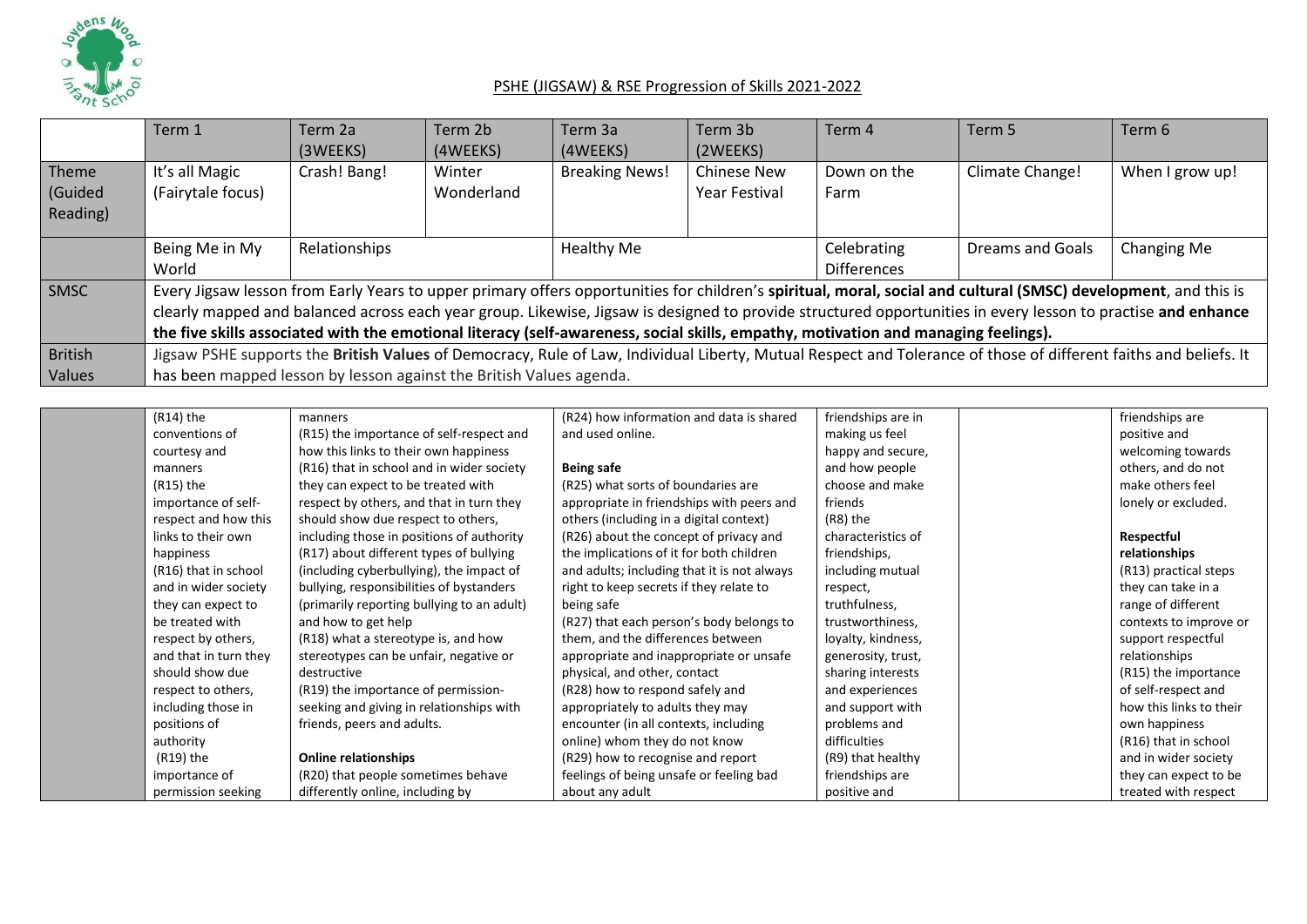

|                              | Term 1                                                                                                                                                                                                                                                                                                                                                                                                                                                                | Term 2a<br>(3WEEKS) | Term 2b<br>(4WEEKS)  | Term 3a<br>(4WEEKS)   | Term 3b<br>(2WEEKS)                 | Term 4                            | Term 5           | Term 6          |  |
|------------------------------|-----------------------------------------------------------------------------------------------------------------------------------------------------------------------------------------------------------------------------------------------------------------------------------------------------------------------------------------------------------------------------------------------------------------------------------------------------------------------|---------------------|----------------------|-----------------------|-------------------------------------|-----------------------------------|------------------|-----------------|--|
| Theme<br>(Guided<br>Reading) | It's all Magic<br>(Fairytale focus)                                                                                                                                                                                                                                                                                                                                                                                                                                   | Crash! Bang!        | Winter<br>Wonderland | <b>Breaking News!</b> | <b>Chinese New</b><br>Year Festival | Down on the<br>Farm               | Climate Change!  | When I grow up! |  |
|                              | Being Me in My<br>World                                                                                                                                                                                                                                                                                                                                                                                                                                               | Relationships       |                      | Healthy Me            |                                     | Celebrating<br><b>Differences</b> | Dreams and Goals | Changing Me     |  |
| SMSC                         | Every Jigsaw lesson from Early Years to upper primary offers opportunities for children's spiritual, moral, social and cultural (SMSC) development, and this is<br>clearly mapped and balanced across each year group. Likewise, Jigsaw is designed to provide structured opportunities in every lesson to practise and enhance<br>the five skills associated with the emotional literacy (self-awareness, social skills, empathy, motivation and managing feelings). |                     |                      |                       |                                     |                                   |                  |                 |  |
| <b>British</b><br>Values     | Jigsaw PSHE supports the British Values of Democracy, Rule of Law, Individual Liberty, Mutual Respect and Tolerance of those of different faiths and beliefs. It<br>has been mapped lesson by lesson against the British Values agenda.                                                                                                                                                                                                                               |                     |                      |                       |                                     |                                   |                  |                 |  |

| and giving in               | pretending to be someone they are not      | (R30) how to ask for advice or help for  | welcoming towards    | by others, and that in |
|-----------------------------|--------------------------------------------|------------------------------------------|----------------------|------------------------|
| relationships with          | (R21) that the same principles apply to    | themselves or others, and to keep trying | others, and do not   | turn they should show  |
| friends, peers and          | online relationships as to face-to-face    | until they are heard                     | make others feel     | due respect to others, |
| adults.                     | relationships, including the importance of | (R31) how to report concerns or abuse,   | lonely or excluded   | including those in     |
|                             | respect for others online including when   | and the vocabulary and confidence        | (R10) that most      | positions of authority |
| <b>Online relationships</b> | we are anonymous                           | needed to do so                          | friendships have     | $(R18)$ what a         |
| (R21) that the same         | (R22) the rules and principles for keeping | (R32) where to get advice e.g. family,   | ups and downs, and   | stereotype is, and how |
| principles apply to         | safe online, how to recognise risks,       | school and/or other sources.             | that these can often | stereotypes can be     |
| online relationships        | harmful content and contact, and how to    |                                          | be worked through    | unfair, negative or    |
| as to face-to-face          | report them                                |                                          | so that the          | destructive            |
| relationships,              | (R23) how to critically consider their     |                                          | friendship is        | (R19) the importance   |
| including the               | online friendships and sources of          |                                          | repaired or even     | of permission seeking  |
| importance of               | information including awareness of the     |                                          | strengthened, and    | and giving in          |
| respect for others          | risks associated with people they have     |                                          | that resorting to    | relationships with     |
| online, including           | never met                                  |                                          | violence is never    | friends, peers and     |
| when we are                 | (R24) how information and data is shared   |                                          | right                | adults.                |
| anonymous                   | and used online.                           |                                          | $(R11)$ how to       |                        |
| Being safe                  |                                            |                                          | recognise who to     | <b>Being safe</b>      |
| (R25) what sorts of         | <b>Being safe</b>                          |                                          | trust and who not    | (R25) what sorts of    |
| boundaries are              | (R25) what sorts of boundaries are         |                                          | to trust, how to     | boundaries are         |
| appropriate in              | appropriate in friendships with peers and  |                                          | judge when a         | appropriate in         |
| friendships with            | others (including in a digital context)    |                                          | friendship is making | friendships with peers |
| peers and others            | (R26) about the concept of privacy and     |                                          | them feel unhappy    | and others (including  |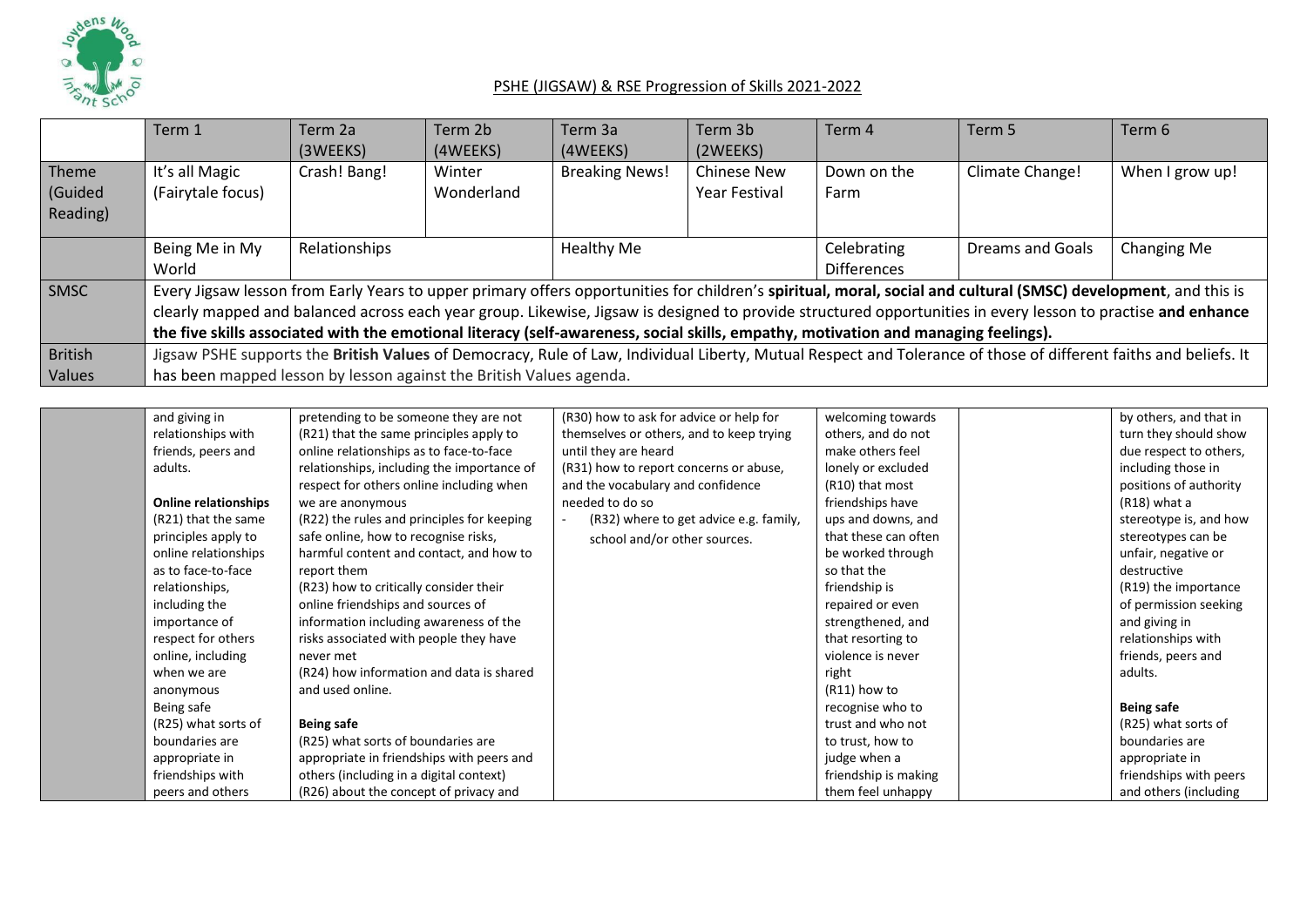

|                              | Term 1                                                                                                                                                                                                                                                                                                                                                                                                                                                                | Term 2a<br>(3WEEKS) | Term 2b<br>(4WEEKS)  | Term 3a<br>(4WEEKS)   | Term 3b<br>(2WEEKS)                 | Term 4                            | Term 5           | Term 6          |  |
|------------------------------|-----------------------------------------------------------------------------------------------------------------------------------------------------------------------------------------------------------------------------------------------------------------------------------------------------------------------------------------------------------------------------------------------------------------------------------------------------------------------|---------------------|----------------------|-----------------------|-------------------------------------|-----------------------------------|------------------|-----------------|--|
| Theme<br>(Guided<br>Reading) | It's all Magic<br>(Fairytale focus)                                                                                                                                                                                                                                                                                                                                                                                                                                   | Crash! Bang!        | Winter<br>Wonderland | <b>Breaking News!</b> | <b>Chinese New</b><br>Year Festival | Down on the<br>Farm               | Climate Change!  | When I grow up! |  |
|                              | Being Me in My<br>World                                                                                                                                                                                                                                                                                                                                                                                                                                               | Relationships       |                      | Healthy Me            |                                     | Celebrating<br><b>Differences</b> | Dreams and Goals | Changing Me     |  |
| SMSC                         | Every Jigsaw lesson from Early Years to upper primary offers opportunities for children's spiritual, moral, social and cultural (SMSC) development, and this is<br>clearly mapped and balanced across each year group. Likewise, Jigsaw is designed to provide structured opportunities in every lesson to practise and enhance<br>the five skills associated with the emotional literacy (self-awareness, social skills, empathy, motivation and managing feelings). |                     |                      |                       |                                     |                                   |                  |                 |  |
| <b>British</b><br>Values     | Jigsaw PSHE supports the British Values of Democracy, Rule of Law, Individual Liberty, Mutual Respect and Tolerance of those of different faiths and beliefs. It<br>has been mapped lesson by lesson against the British Values agenda.                                                                                                                                                                                                                               |                     |                      |                       |                                     |                                   |                  |                 |  |

| (including in a digital | the implications of it for both children    | or uncomfortable,    | in a digital context)     |
|-------------------------|---------------------------------------------|----------------------|---------------------------|
| context)                | and adults; including that it is not always | managing conflict,   | (R26) about the           |
| (R32) where to get      | right to keep secrets if they relate to     | how to manage        | concept of privacy and    |
| advice e.g. family,     | being safe                                  | these situations and | the implications of it    |
| school and/or other     | (R27) that each person's body belongs to    | how to seek help or  | for both children and     |
| sources.                | them, and the differences between           | advice from others,  | adults; including that    |
|                         | appropriate and inappropriate or unsafe     | if needed.           | it is not always right to |
|                         | physical, and other, contact                |                      | keep secrets if they      |
|                         | (R28) how to respond safely and             | Respectful           | relate to being safe      |
|                         | appropriately to adults they may            | relationships        | (R27) that each           |
|                         | encounter (in all contexts, including       | (R12) the            | person's body belongs     |
|                         | online) whom they do not know               | importance of        | to them, and the          |
|                         | (R29) how to recognise and report           | respecting others,   | differences between       |
|                         | feelings of being unsafe or feeling bad     | even when they are   | appropriate and           |
|                         | about any adult                             | very different from  | inappropriate or          |
|                         | (R30) how to ask for advice or help for     | them (for example,   | unsafe physical, and      |
|                         | themselves or others, and to keep trying    | physically, in       | other, contact            |
|                         | until they are heard                        | character,           | (R29) how to              |
|                         | (R31) how to report concerns or abuse,      | personality or       | recognise and report      |
|                         | and the vocabulary and confidence           | backgrounds), or     | feelings of being         |
|                         | needed to do so                             | make different       | unsafe or feeling bad     |
|                         | (R32) where to get advice e.g. family,      | choices or have      | about any adult           |
|                         | school and/or other sources.                | different            | (R30) how to ask for      |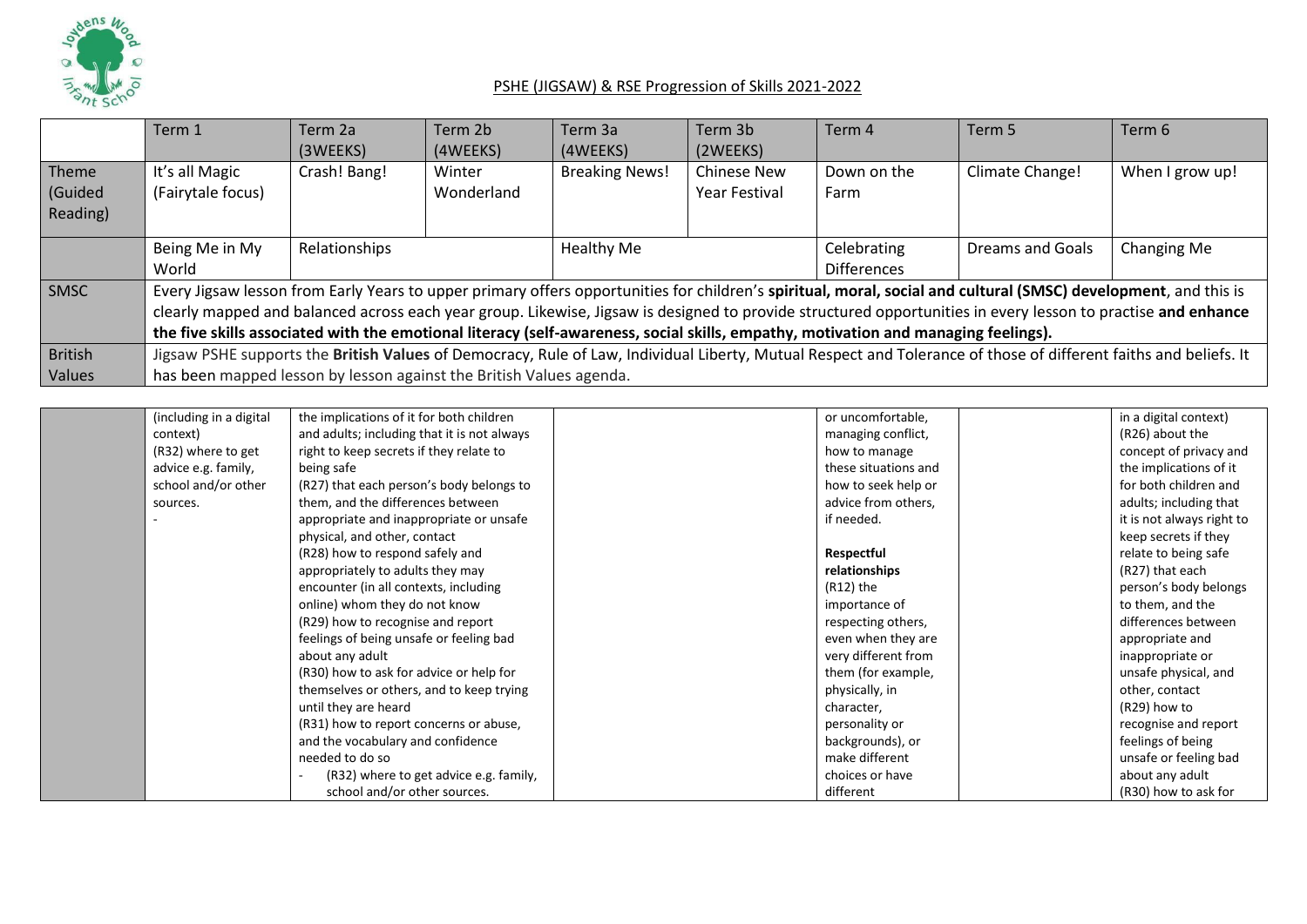

|          | Term 1                                                                                                                                                           | Term 2a       | Term 2b    | Term 3a               | Term 3b              | Term 4                                                                                                                             | Term 5                                                                                                                                                          | Term 6          |  |
|----------|------------------------------------------------------------------------------------------------------------------------------------------------------------------|---------------|------------|-----------------------|----------------------|------------------------------------------------------------------------------------------------------------------------------------|-----------------------------------------------------------------------------------------------------------------------------------------------------------------|-----------------|--|
|          |                                                                                                                                                                  | (3WEEKS)      | (4WEEKS)   | (4WEEKS)              | (2WEEKS)             |                                                                                                                                    |                                                                                                                                                                 |                 |  |
| Theme    | It's all Magic                                                                                                                                                   | Crash! Bang!  | Winter     | <b>Breaking News!</b> | <b>Chinese New</b>   | Down on the                                                                                                                        | Climate Change!                                                                                                                                                 | When I grow up! |  |
| Guided   | (Fairytale focus)                                                                                                                                                |               | Wonderland |                       | <b>Year Festival</b> | Farm                                                                                                                               |                                                                                                                                                                 |                 |  |
| Reading) |                                                                                                                                                                  |               |            |                       |                      |                                                                                                                                    |                                                                                                                                                                 |                 |  |
|          | Being Me in My                                                                                                                                                   | Relationships |            | <b>Healthy Me</b>     |                      | Celebrating                                                                                                                        | Dreams and Goals                                                                                                                                                | Changing Me     |  |
|          | World                                                                                                                                                            |               |            |                       |                      | <b>Differences</b>                                                                                                                 |                                                                                                                                                                 |                 |  |
| SMSC     |                                                                                                                                                                  |               |            |                       |                      |                                                                                                                                    | Every Jigsaw lesson from Early Years to upper primary offers opportunities for children's spiritual, moral, social and cultural (SMSC) development, and this is |                 |  |
|          |                                                                                                                                                                  |               |            |                       |                      |                                                                                                                                    | clearly mapped and balanced across each year group. Likewise, Jigsaw is designed to provide structured opportunities in every lesson to practise and enhance    |                 |  |
|          |                                                                                                                                                                  |               |            |                       |                      | the five skills associated with the emotional literacy (self-awareness, social skills, empathy, motivation and managing feelings). |                                                                                                                                                                 |                 |  |
| British  | Jigsaw PSHE supports the British Values of Democracy, Rule of Law, Individual Liberty, Mutual Respect and Tolerance of those of different faiths and beliefs. It |               |            |                       |                      |                                                                                                                                    |                                                                                                                                                                 |                 |  |
| Values   | has been mapped lesson by lesson against the British Values agenda.                                                                                              |               |            |                       |                      |                                                                                                                                    |                                                                                                                                                                 |                 |  |

|  |  | preferences or        | advice or help for    |
|--|--|-----------------------|-----------------------|
|  |  | beliefs               | themselves or others, |
|  |  | (R13) practical steps | and to keep trying    |
|  |  | they can take in a    | until they are heard  |
|  |  | range of different    | (R31) how to report   |
|  |  | contexts to improve   | concerns or abuse,    |
|  |  | or support            | and the vocabulary    |
|  |  | respectful            | and confidence        |
|  |  | relationships         | needed to do so       |
|  |  | (R14) the             | (R32) where to get    |
|  |  | conventions of        | advice e.g. family,   |
|  |  | courtesy and          | school and/or other   |
|  |  | manners               | sources.              |
|  |  | (R16) that in school  |                       |
|  |  | and in wider society  |                       |
|  |  | they can expect to    |                       |
|  |  | be treated with       |                       |
|  |  | respect by others,    |                       |
|  |  | and that in turn      |                       |
|  |  | they should show      |                       |
|  |  | due respect to        |                       |
|  |  | others, including     |                       |
|  |  | those in positions of |                       |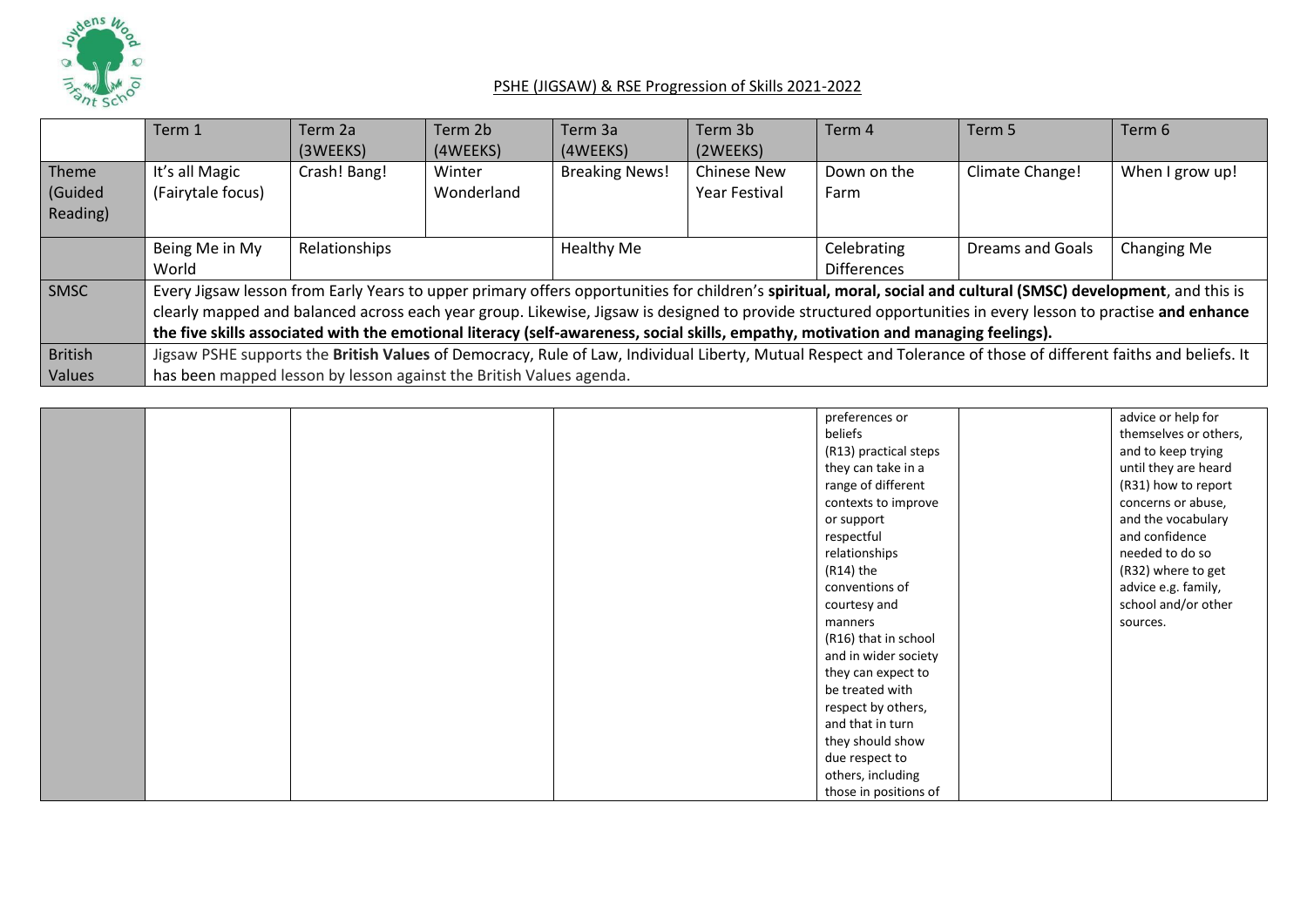

|                | Term 1                                                              | Term 2a       | Term 2b    | Term 3a               | Term 3b              | Term 4                                                                                                                             | Term 5                                                                                                                                                           | Term 6          |
|----------------|---------------------------------------------------------------------|---------------|------------|-----------------------|----------------------|------------------------------------------------------------------------------------------------------------------------------------|------------------------------------------------------------------------------------------------------------------------------------------------------------------|-----------------|
|                |                                                                     | (3WEEKS)      | (4WEEKS)   | (4WEEKS)              | (2WEEKS)             |                                                                                                                                    |                                                                                                                                                                  |                 |
| Theme          | It's all Magic                                                      | Crash! Bang!  | Winter     | <b>Breaking News!</b> | <b>Chinese New</b>   | Down on the                                                                                                                        | Climate Change!                                                                                                                                                  | When I grow up! |
| (Guided        | (Fairytale focus)                                                   |               | Wonderland |                       | <b>Year Festival</b> | Farm                                                                                                                               |                                                                                                                                                                  |                 |
| Reading)       |                                                                     |               |            |                       |                      |                                                                                                                                    |                                                                                                                                                                  |                 |
|                | Being Me in My                                                      | Relationships |            | Healthy Me            |                      | Celebrating                                                                                                                        | <b>Dreams and Goals</b>                                                                                                                                          | Changing Me     |
|                | World                                                               |               |            |                       |                      | <b>Differences</b>                                                                                                                 |                                                                                                                                                                  |                 |
| <b>SMSC</b>    |                                                                     |               |            |                       |                      |                                                                                                                                    | Every Jigsaw lesson from Early Years to upper primary offers opportunities for children's spiritual, moral, social and cultural (SMSC) development, and this is  |                 |
|                |                                                                     |               |            |                       |                      |                                                                                                                                    | clearly mapped and balanced across each year group. Likewise, Jigsaw is designed to provide structured opportunities in every lesson to practise and enhance     |                 |
|                |                                                                     |               |            |                       |                      | the five skills associated with the emotional literacy (self-awareness, social skills, empathy, motivation and managing feelings). |                                                                                                                                                                  |                 |
| <b>British</b> |                                                                     |               |            |                       |                      |                                                                                                                                    | Jigsaw PSHE supports the British Values of Democracy, Rule of Law, Individual Liberty, Mutual Respect and Tolerance of those of different faiths and beliefs. It |                 |
| <b>Values</b>  | has been mapped lesson by lesson against the British Values agenda. |               |            |                       |                      |                                                                                                                                    |                                                                                                                                                                  |                 |

|  |  | authority             |  |
|--|--|-----------------------|--|
|  |  | (R17) about           |  |
|  |  | different types of    |  |
|  |  | bullying (including   |  |
|  |  | cyberbullying), the   |  |
|  |  | impact of bullying,   |  |
|  |  | responsibilities of   |  |
|  |  | bystanders            |  |
|  |  | (primarily reporting  |  |
|  |  | bullying to an adult) |  |
|  |  | and how to get help   |  |
|  |  | (R18) what a          |  |
|  |  | stereotype is, and    |  |
|  |  | how stereotypes       |  |
|  |  | can be unfair,        |  |
|  |  | negative or           |  |
|  |  | destructive           |  |
|  |  | (R19) the             |  |
|  |  | importance of         |  |
|  |  |                       |  |
|  |  | permission seeking    |  |
|  |  | and giving in         |  |
|  |  | relationships with    |  |
|  |  | friends, peers and    |  |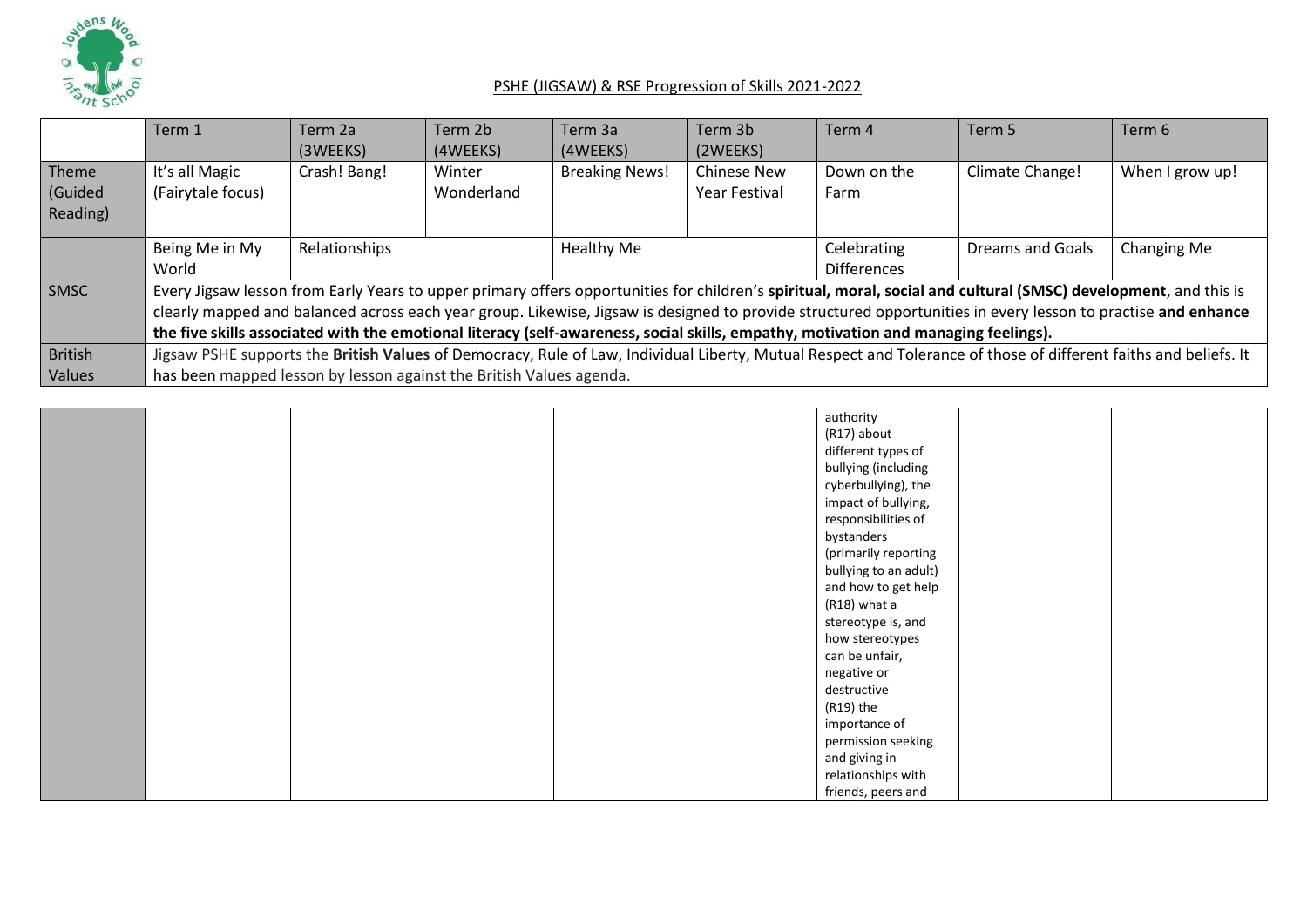

|                | Term 1                                                                                                                             | Term 2a       | Term 2b    | Term 3a               | Term 3b              | Term 4             | Term 5                                                                                                                                                           | Term 6          |
|----------------|------------------------------------------------------------------------------------------------------------------------------------|---------------|------------|-----------------------|----------------------|--------------------|------------------------------------------------------------------------------------------------------------------------------------------------------------------|-----------------|
|                |                                                                                                                                    | (3WEEKS)      | (4WEEKS)   | (4WEEKS)              | (2WEEKS)             |                    |                                                                                                                                                                  |                 |
| Theme          | It's all Magic                                                                                                                     | Crash! Bang!  | Winter     | <b>Breaking News!</b> | <b>Chinese New</b>   | Down on the        | Climate Change!                                                                                                                                                  | When I grow up! |
| (Guided        | (Fairytale focus)                                                                                                                  |               | Wonderland |                       | <b>Year Festival</b> | Farm               |                                                                                                                                                                  |                 |
| Reading)       |                                                                                                                                    |               |            |                       |                      |                    |                                                                                                                                                                  |                 |
|                | Being Me in My                                                                                                                     | Relationships |            | Healthy Me            |                      | Celebrating        | <b>Dreams and Goals</b>                                                                                                                                          | Changing Me     |
|                | World                                                                                                                              |               |            |                       |                      | <b>Differences</b> |                                                                                                                                                                  |                 |
| <b>SMSC</b>    |                                                                                                                                    |               |            |                       |                      |                    | Every Jigsaw lesson from Early Years to upper primary offers opportunities for children's spiritual, moral, social and cultural (SMSC) development, and this is  |                 |
|                |                                                                                                                                    |               |            |                       |                      |                    | clearly mapped and balanced across each year group. Likewise, Jigsaw is designed to provide structured opportunities in every lesson to practise and enhance     |                 |
|                | the five skills associated with the emotional literacy (self-awareness, social skills, empathy, motivation and managing feelings). |               |            |                       |                      |                    |                                                                                                                                                                  |                 |
| <b>British</b> |                                                                                                                                    |               |            |                       |                      |                    | Jigsaw PSHE supports the British Values of Democracy, Rule of Law, Individual Liberty, Mutual Respect and Tolerance of those of different faiths and beliefs. It |                 |
| <b>Values</b>  | has been mapped lesson by lesson against the British Values agenda.                                                                |               |            |                       |                      |                    |                                                                                                                                                                  |                 |

|  |  | adults.              |  |
|--|--|----------------------|--|
|  |  |                      |  |
|  |  | Online               |  |
|  |  | relationships        |  |
|  |  | (R20) that people    |  |
|  |  | sometimes behave     |  |
|  |  | differently online,  |  |
|  |  | including by         |  |
|  |  | pretending to be     |  |
|  |  | someone they are     |  |
|  |  | not                  |  |
|  |  | (R21) that the same  |  |
|  |  | principles apply to  |  |
|  |  | online relationships |  |
|  |  | as to face-to-face   |  |
|  |  | relationships,       |  |
|  |  | including the        |  |
|  |  | importance of        |  |
|  |  | respect for others   |  |
|  |  | online including     |  |
|  |  | when we are          |  |
|  |  | anonymous            |  |
|  |  | (R22) the rules and  |  |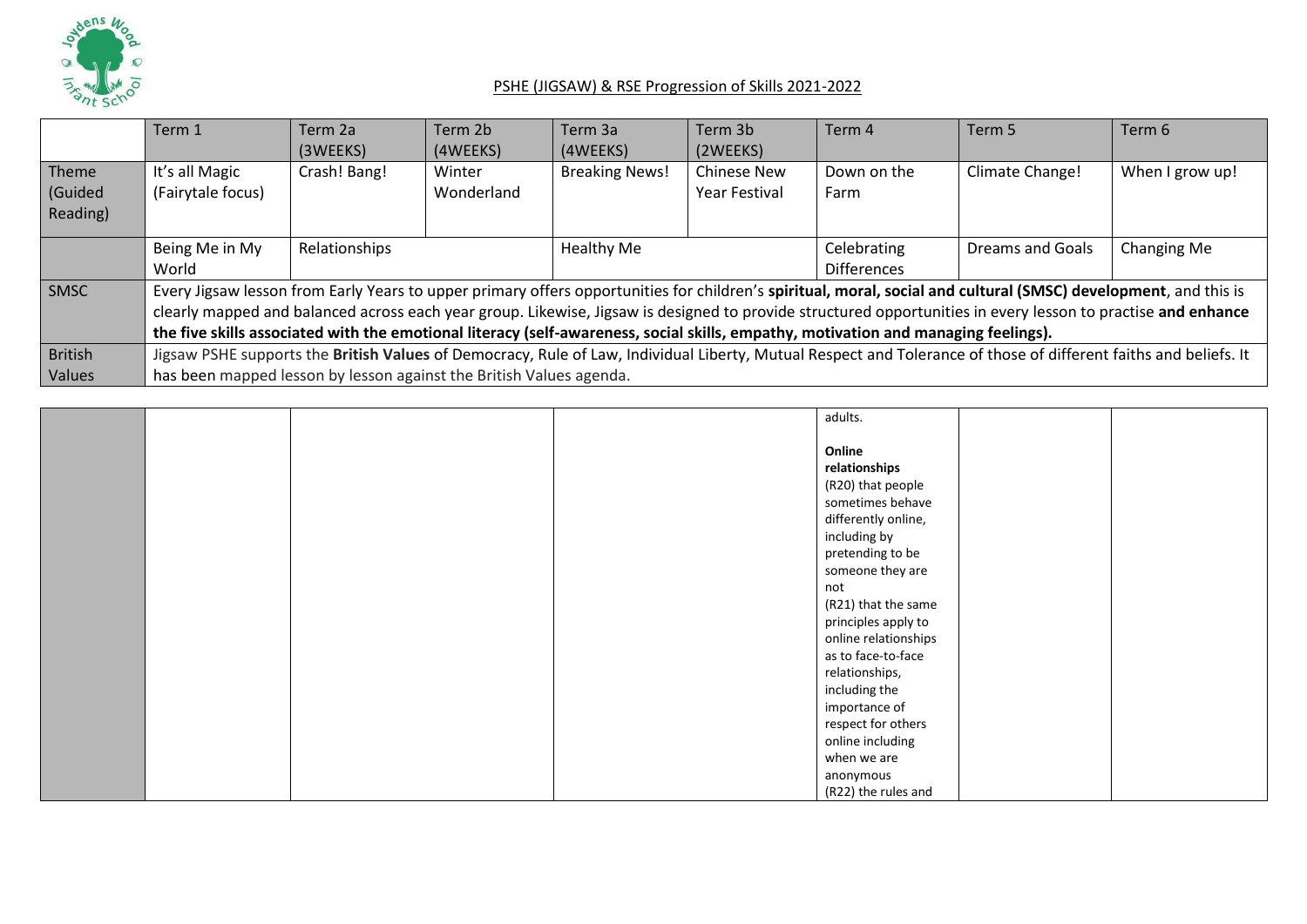

|                | Term 1                                                                                                                             | Term 2a       | Term 2b    | Term 3a               | Term 3b              | Term 4             | Term 5                                                                                                                                                           | Term 6          |
|----------------|------------------------------------------------------------------------------------------------------------------------------------|---------------|------------|-----------------------|----------------------|--------------------|------------------------------------------------------------------------------------------------------------------------------------------------------------------|-----------------|
|                |                                                                                                                                    | (3WEEKS)      | (4WEEKS)   | (4WEEKS)              | (2WEEKS)             |                    |                                                                                                                                                                  |                 |
| Theme          | It's all Magic                                                                                                                     | Crash! Bang!  | Winter     | <b>Breaking News!</b> | <b>Chinese New</b>   | Down on the        | Climate Change!                                                                                                                                                  | When I grow up! |
| (Guided        | (Fairytale focus)                                                                                                                  |               | Wonderland |                       | <b>Year Festival</b> | Farm               |                                                                                                                                                                  |                 |
| Reading)       |                                                                                                                                    |               |            |                       |                      |                    |                                                                                                                                                                  |                 |
|                | Being Me in My                                                                                                                     | Relationships |            | Healthy Me            |                      | Celebrating        | <b>Dreams and Goals</b>                                                                                                                                          | Changing Me     |
|                | World                                                                                                                              |               |            |                       |                      | <b>Differences</b> |                                                                                                                                                                  |                 |
| <b>SMSC</b>    |                                                                                                                                    |               |            |                       |                      |                    | Every Jigsaw lesson from Early Years to upper primary offers opportunities for children's spiritual, moral, social and cultural (SMSC) development, and this is  |                 |
|                |                                                                                                                                    |               |            |                       |                      |                    | clearly mapped and balanced across each year group. Likewise, Jigsaw is designed to provide structured opportunities in every lesson to practise and enhance     |                 |
|                | the five skills associated with the emotional literacy (self-awareness, social skills, empathy, motivation and managing feelings). |               |            |                       |                      |                    |                                                                                                                                                                  |                 |
| <b>British</b> |                                                                                                                                    |               |            |                       |                      |                    | Jigsaw PSHE supports the British Values of Democracy, Rule of Law, Individual Liberty, Mutual Respect and Tolerance of those of different faiths and beliefs. It |                 |
| <b>Values</b>  | has been mapped lesson by lesson against the British Values agenda.                                                                |               |            |                       |                      |                    |                                                                                                                                                                  |                 |

|  |  | principles for       |  |
|--|--|----------------------|--|
|  |  | keeping safe online, |  |
|  |  | how to recognise     |  |
|  |  | risks, harmful       |  |
|  |  | content and          |  |
|  |  | contact, and how to  |  |
|  |  | report them          |  |
|  |  | (R23) how to         |  |
|  |  | critically consider  |  |
|  |  | their online         |  |
|  |  | friendships and      |  |
|  |  | sources of           |  |
|  |  | information          |  |
|  |  | including awareness  |  |
|  |  | of the risks         |  |
|  |  | associated with      |  |
|  |  | people they have     |  |
|  |  | never met.           |  |
|  |  |                      |  |
|  |  | <b>Being safe</b>    |  |
|  |  | (R25) what sorts of  |  |
|  |  | boundaries are       |  |
|  |  | appropriate in       |  |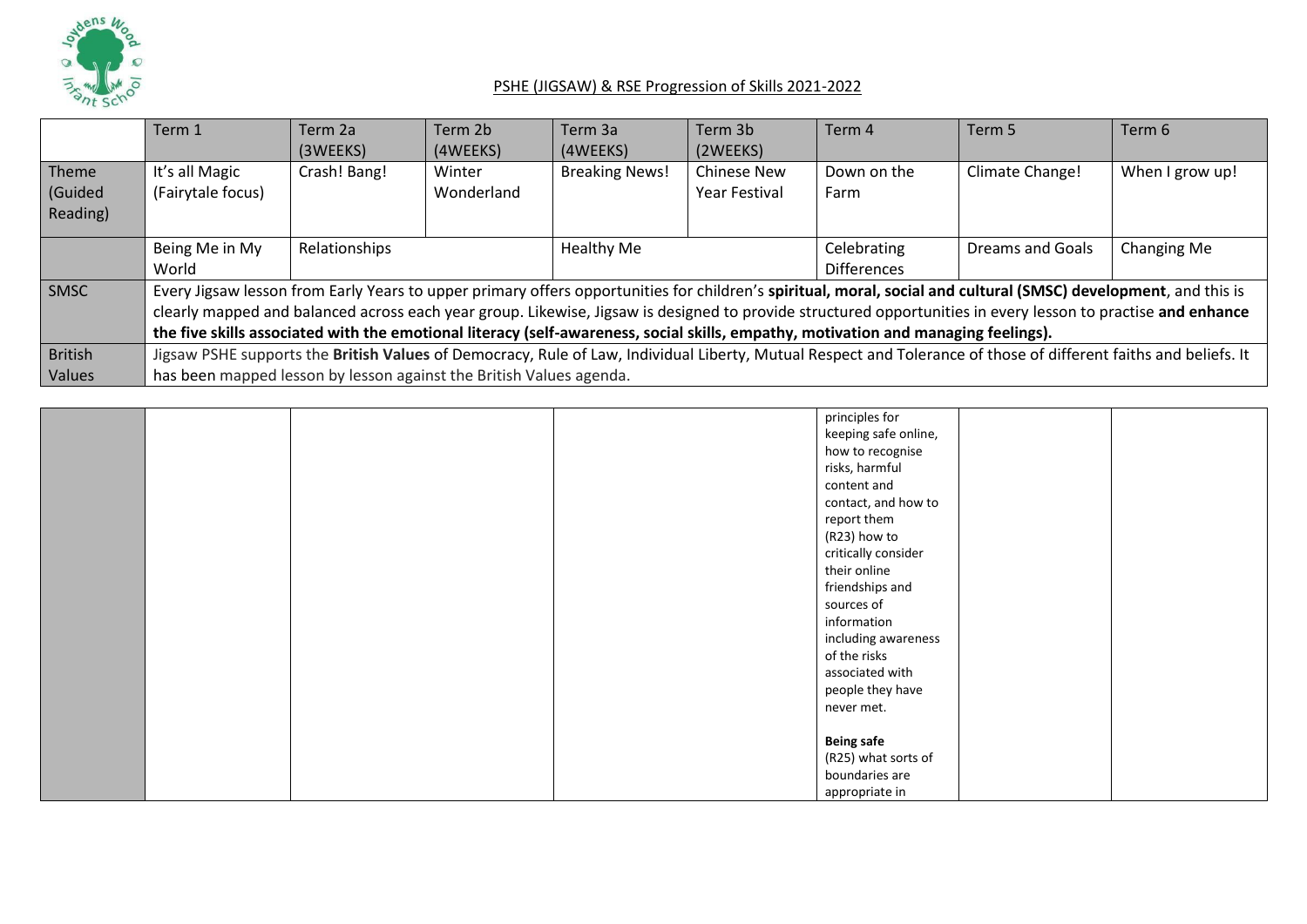

|                | Term 1                                                                                                                             | Term 2a       | Term 2b    | Term 3a               | Term 3b              | Term 4             | Term 5                                                                                                                                                           | Term 6          |
|----------------|------------------------------------------------------------------------------------------------------------------------------------|---------------|------------|-----------------------|----------------------|--------------------|------------------------------------------------------------------------------------------------------------------------------------------------------------------|-----------------|
|                |                                                                                                                                    | (3WEEKS)      | (4WEEKS)   | (4WEEKS)              | (2WEEKS)             |                    |                                                                                                                                                                  |                 |
| Theme          | It's all Magic                                                                                                                     | Crash! Bang!  | Winter     | <b>Breaking News!</b> | <b>Chinese New</b>   | Down on the        | Climate Change!                                                                                                                                                  | When I grow up! |
| (Guided        | (Fairytale focus)                                                                                                                  |               | Wonderland |                       | <b>Year Festival</b> | Farm               |                                                                                                                                                                  |                 |
| Reading)       |                                                                                                                                    |               |            |                       |                      |                    |                                                                                                                                                                  |                 |
|                | Being Me in My                                                                                                                     | Relationships |            | Healthy Me            |                      | Celebrating        | <b>Dreams and Goals</b>                                                                                                                                          | Changing Me     |
|                | World                                                                                                                              |               |            |                       |                      | <b>Differences</b> |                                                                                                                                                                  |                 |
| <b>SMSC</b>    |                                                                                                                                    |               |            |                       |                      |                    | Every Jigsaw lesson from Early Years to upper primary offers opportunities for children's spiritual, moral, social and cultural (SMSC) development, and this is  |                 |
|                |                                                                                                                                    |               |            |                       |                      |                    | clearly mapped and balanced across each year group. Likewise, Jigsaw is designed to provide structured opportunities in every lesson to practise and enhance     |                 |
|                | the five skills associated with the emotional literacy (self-awareness, social skills, empathy, motivation and managing feelings). |               |            |                       |                      |                    |                                                                                                                                                                  |                 |
| <b>British</b> |                                                                                                                                    |               |            |                       |                      |                    | Jigsaw PSHE supports the British Values of Democracy, Rule of Law, Individual Liberty, Mutual Respect and Tolerance of those of different faiths and beliefs. It |                 |
| <b>Values</b>  | has been mapped lesson by lesson against the British Values agenda.                                                                |               |            |                       |                      |                    |                                                                                                                                                                  |                 |

|  |  | friendships with      |  |
|--|--|-----------------------|--|
|  |  | peers and others      |  |
|  |  | (including in a       |  |
|  |  | digital context)      |  |
|  |  | (R29) how to          |  |
|  |  | recognise and         |  |
|  |  | report feelings of    |  |
|  |  | being unsafe or       |  |
|  |  | feeling bad about     |  |
|  |  | any adult             |  |
|  |  | (R30) how to ask for  |  |
|  |  |                       |  |
|  |  | advice or help for    |  |
|  |  | themselves or         |  |
|  |  | others, and to keep   |  |
|  |  | trying until they are |  |
|  |  | heard                 |  |
|  |  | (R31) how to report   |  |
|  |  | concerns or abuse,    |  |
|  |  | and the vocabulary    |  |
|  |  | and confidence        |  |
|  |  | needed to do so       |  |
|  |  | (R32) where to get    |  |
|  |  | advice e.g. family,   |  |